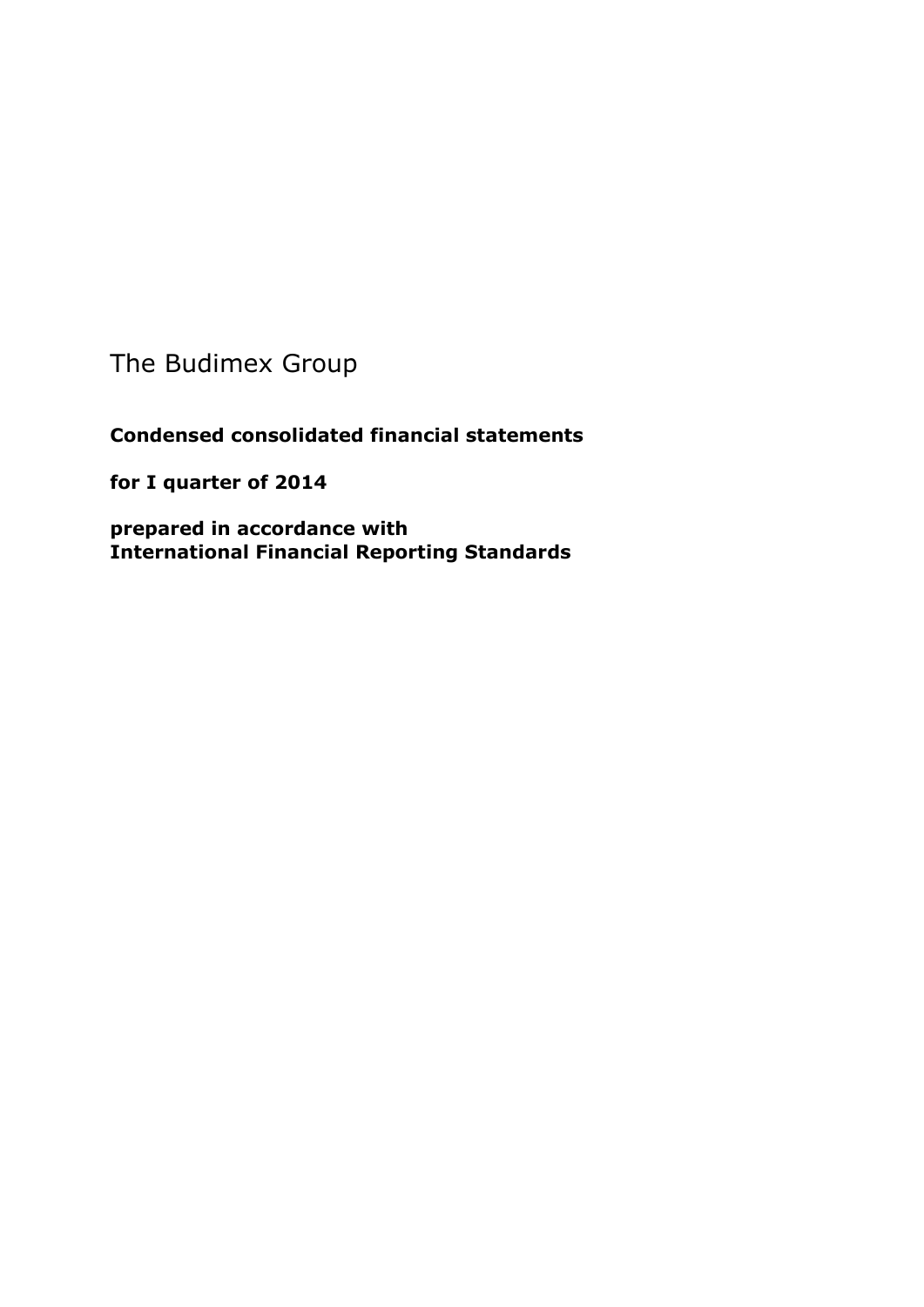# **Table of contents**

| 1.   | Organization of the Budimex Group and changes in the Group structure  10                      |
|------|-----------------------------------------------------------------------------------------------|
| 1.1. |                                                                                               |
| 1.2. |                                                                                               |
| 1.3. | Description of changes in the composition of the Group together with indication of their      |
|      |                                                                                               |
| 2.   |                                                                                               |
| 3.   | Principles applied for the purpose of preparation of financial statements  11                 |
| 3.1. | Accounting policies and basis of preparing the consolidated financial statements of the       |
|      |                                                                                               |
| 3.2. | Changes in accounting policies and the method of preparation of financial statements 13       |
| 3.3. |                                                                                               |
| 3.4. |                                                                                               |
| 4.   | Description of factors and events which had a material effect on a financial result of the    |
|      |                                                                                               |
| 5.   |                                                                                               |
| 6.   |                                                                                               |
| 7.   | Factors which will affect results achieved by the Group in a period covering at least the     |
|      |                                                                                               |
| 8.   | The main events in the first quarter of 2014 and significant events after 31 March 2014 19    |
| 9.   |                                                                                               |
| 10.  | The Management Board's position on the feasibility of results stated in the financial         |
|      | forecasts published earlier for the year in view of the financial results presented in the    |
|      |                                                                                               |
| 11.  | Statement of ownership of shares of Budimex SA or rights to such shares (options) held        |
|      | by the managing or supervisory persons of Budimex SA as at the date of publication of         |
|      | this report together with indication of changes in the ownership in the I quarter of 2014  21 |
| 12.  | Proceedings pending as at 31 March 2014 before court, competent arbitration body              |
|      |                                                                                               |
| 13.  |                                                                                               |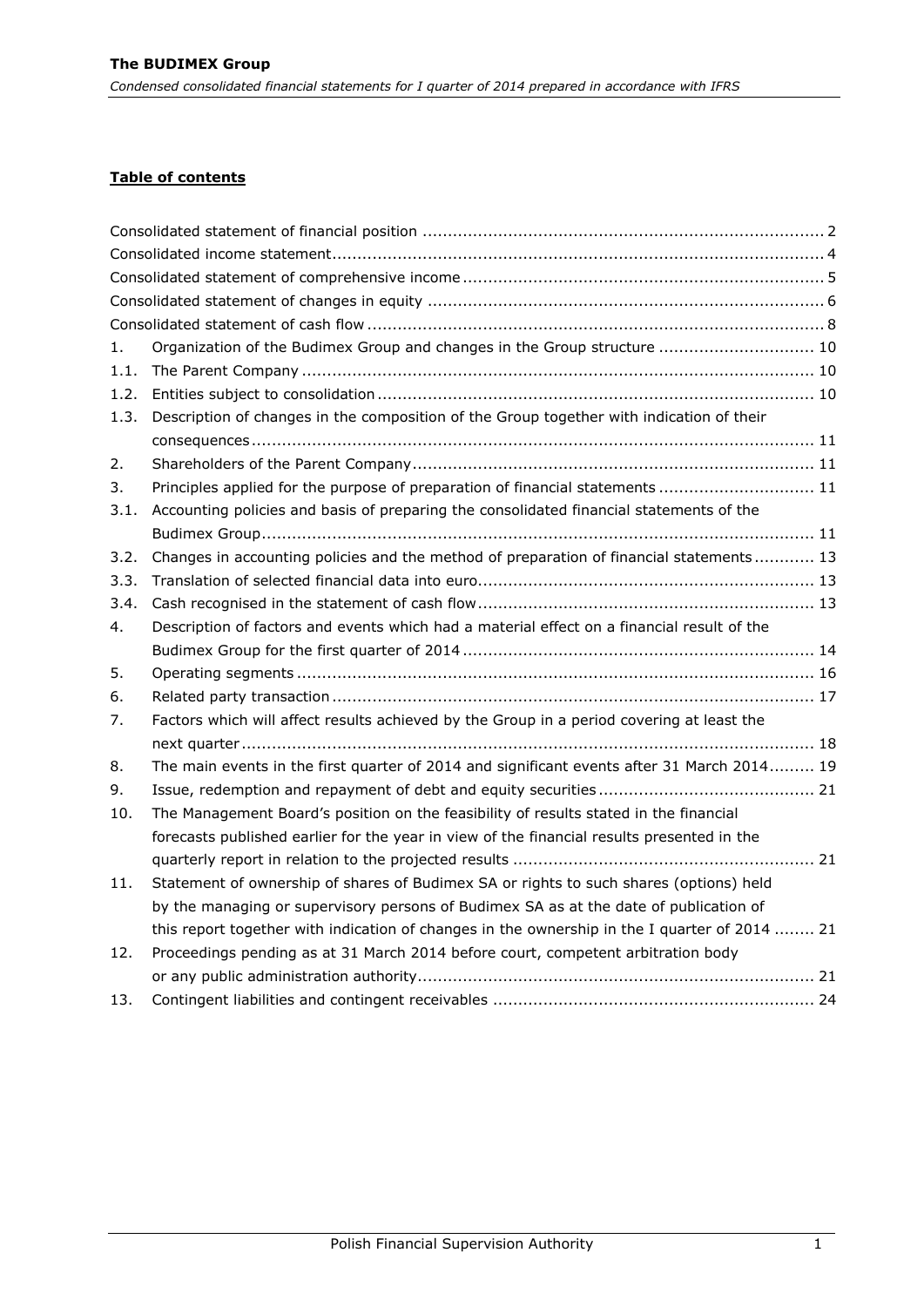*Condensed consolidated financial statements for I quarter of 2014 prepared in accordance with IFRS*

### <span id="page-2-0"></span>**Consolidated statement of financial position**

| <b>ASSETS</b>                                                                         | 31 March<br>2014 | 31 December<br>2013 |
|---------------------------------------------------------------------------------------|------------------|---------------------|
|                                                                                       | (PLN thousands)  | (PLN thousands)     |
| <b>Non-current assets</b>                                                             |                  |                     |
| Property, plant and equipment                                                         | 80 924           | 83 755              |
| Investment properties                                                                 | 23 301           | 24 5 29             |
| Intangible assets                                                                     | 4 607            | 4 1 0 6             |
| Goodwill                                                                              | 73 237           | 73 237              |
| Equity accounted investments                                                          | 2 2 2 2          | 3 5 1 8             |
| Available-for-sale financial assets                                                   | 8 3 7 6          | 8 3 8 1             |
| Retentions for construction contracts                                                 | 25 250           | 24 804              |
| Trade and other receivables                                                           | 20 996           | 20 703              |
| Receivables from concession agreement                                                 | 34 104           | 22 376              |
| Derivative financial instruments                                                      | 392              | 692                 |
| Long-term prepayments and deferred costs                                              | 4 6 4 8          | 4 7 9 3             |
| Deferred tax asset                                                                    | 346 109          | 351 336             |
| <b>Total non-current assets</b>                                                       | 624 166          | 622 230             |
| <b>Current assets</b>                                                                 |                  |                     |
| Inventories                                                                           | 644 951          | 697 046             |
| Loans granted and other financial assets                                              | 9 4 8 2          | 3 1 6 4             |
| Trade and other receivables                                                           | 412 004          | 525 675             |
| Retentions for construction contracts                                                 | 17 180           | 18 217              |
| Amounts due and receivable from customers (investors) under construction<br>contracts | 155 916          | 146 630             |
| Current tax receivable                                                                | 330              | 331                 |
| Derivative financial instruments                                                      | 128              | 131                 |
| Cash and cash equivalents                                                             | 1 396 064        | 1 658 783           |
| Short-term prepayments and deferred costs                                             | 17 305           | 14 546              |
| <b>Total current assets</b>                                                           | 2 653 360        | 3 064 523           |
|                                                                                       |                  |                     |
| <b>TOTAL ASSETS</b>                                                                   | 3 277 526        | 3 686 753           |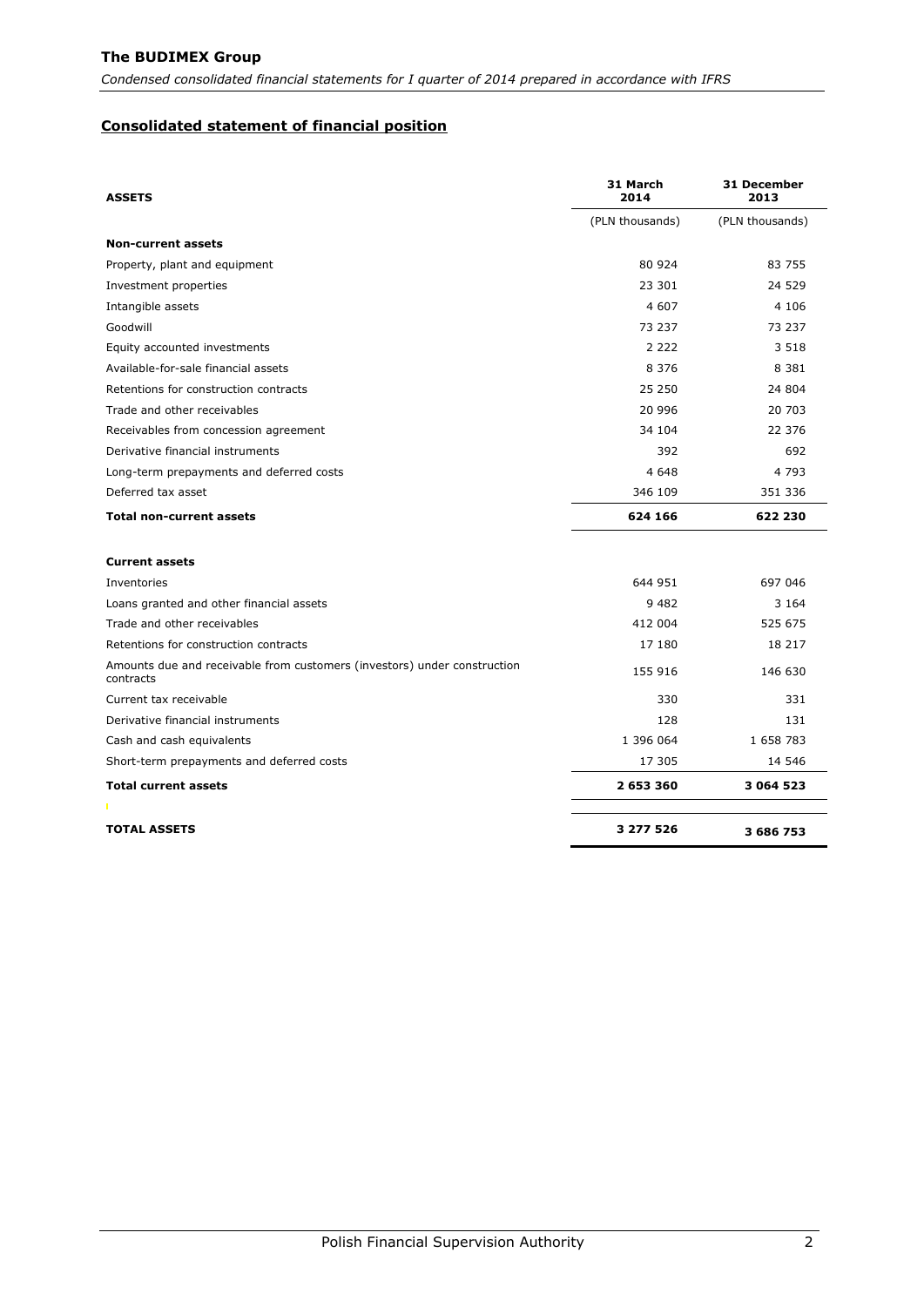*Condensed consolidated financial statements for I quarter of 2014 prepared in accordance with IFRS*

# **Consolidated statement of financial position (cont.)**

| <b>EQUITY AND LIABILITIES</b>                                                        | 31 March<br>2014 | <b>31 December</b><br>2013 |  |
|--------------------------------------------------------------------------------------|------------------|----------------------------|--|
|                                                                                      | (PLN thousands)  | (PLN thousands)            |  |
| Shareholders' equity                                                                 |                  |                            |  |
| Shareholders' equity attributable to the shareholders of the Parent<br>Company       |                  |                            |  |
| Share capital                                                                        | 145 848          | 145 848                    |  |
| Share premium                                                                        | 87 163           | 87 163                     |  |
| Other reserves                                                                       | 4 5 8 4          | 4 5 8 4                    |  |
| Foreign exchange differences on translation of foreign operations                    | 5 1 6 5          | 5 1 0 1                    |  |
| Retained earnings                                                                    | 426 380          | 383 627                    |  |
| Total shareholders' equity attributable to the shareholders of the Parent<br>Company | 669 140          | 626 323                    |  |
| Non-controlling interests                                                            | 19 198           | 18 852                     |  |
| Total shareholders' equity, incl. non-controlling interests                          | 688 338          | 645 175                    |  |
| <b>Liabilities</b>                                                                   |                  |                            |  |
| <b>Non-current liabilities</b>                                                       |                  |                            |  |
| Loans, borrowings and other external sources of finance                              | 38 613           | 34 355                     |  |
| Retentions for construction contracts                                                | 159 456          | 161 347                    |  |
| Provision for long-term liabilities and other charges                                | 149 196          | 147 676                    |  |
| Long-term retirement benefits and similar obligations                                | 4 3 8 1          | 4 3 8 1                    |  |
| Derivative financial instruments                                                     | 214              | 226                        |  |
| <b>Total non-current liabilities</b>                                                 | 351 860          | 347 985                    |  |
| <b>Current liabilities</b>                                                           |                  |                            |  |
| Loans, borrowings and other external sources of finance                              | 21 103           | 19 729                     |  |
| Trade and other payables                                                             | 904 835          | 1 217 984                  |  |
| Retentions for construction contracts                                                | 171 163          | 189 466                    |  |
| Amounts due and payable to customers (investors) under construction contracts        | 610 605          | 689 915                    |  |
| Prepayments received                                                                 | 215 750          | 276 325                    |  |
| Provision for short-term liabilities and other charges                               | 134 258          | 120 126                    |  |
| Current tax payable                                                                  | 413              | 16 147                     |  |
| Short-term retirement benefits and similar obligations                               | 1 1 1 7          | 1 1 1 7                    |  |
| Derivative financial instruments                                                     | 450              | 499                        |  |
| Short-term accruals                                                                  | 173 799          | 156 931                    |  |
| Short-term deferred income                                                           | 3835             | 5 3 5 4                    |  |
| <b>Total current liabilities</b>                                                     | 2 237 328        | 2 693 593                  |  |
| <b>Total liabilities</b>                                                             | 2 589 188        | 3 041 578                  |  |
| TOTAL EQUITY AND LIABILITIES                                                         | 3 277 526        | 3 686 753                  |  |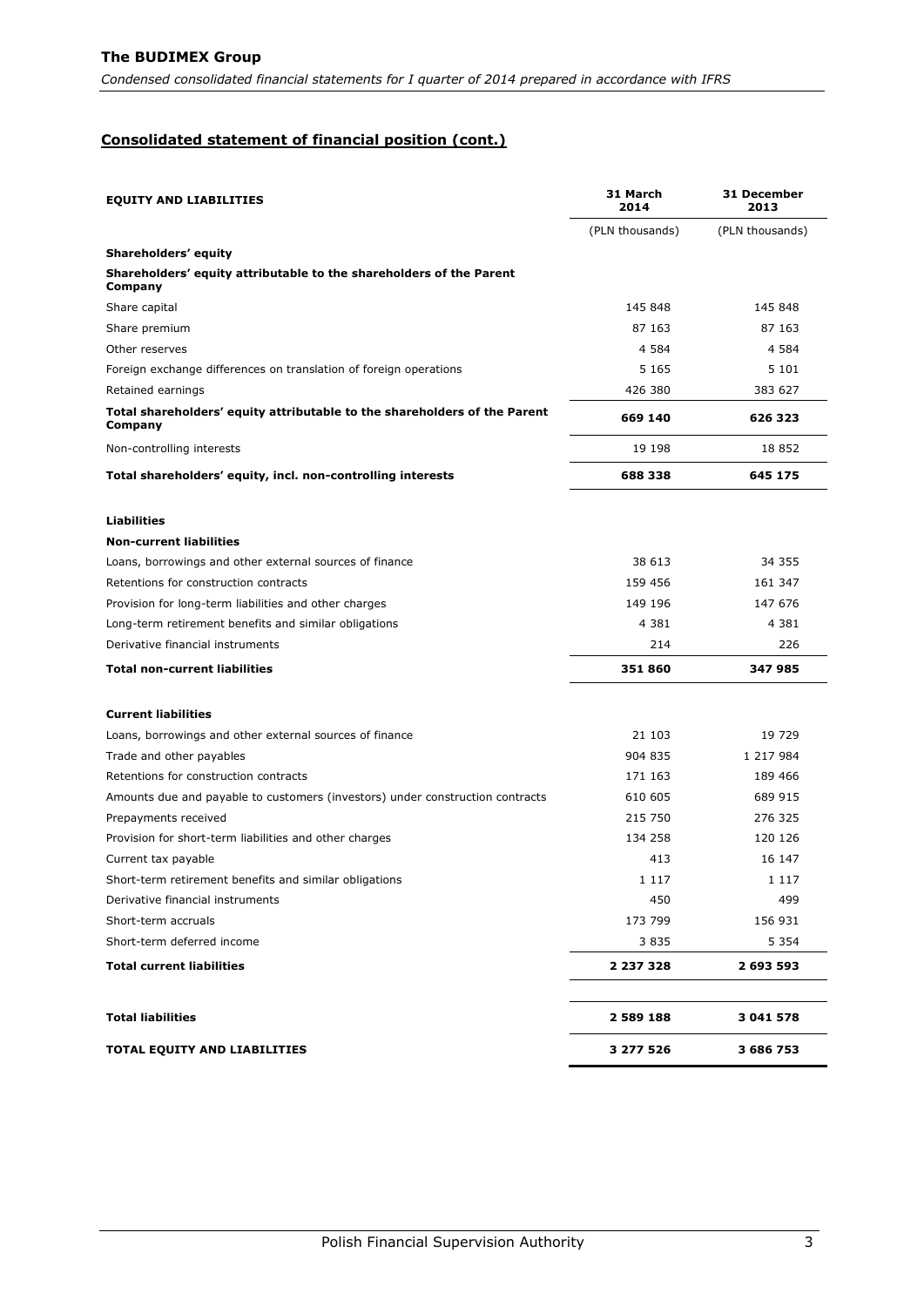*Condensed consolidated financial statements for I quarter of 2014 prepared in accordance with IFRS*

#### <span id="page-4-0"></span>**Consolidated income statement**

|                                                                                                         |                 | 3-month period<br>ended 31 March |
|---------------------------------------------------------------------------------------------------------|-----------------|----------------------------------|
|                                                                                                         | 2014            | 2013                             |
|                                                                                                         | (PLN thousands) | (PLN thousands)                  |
| <b>Continuing operations</b>                                                                            |                 |                                  |
| Net sales of finished goods, goods for resale, raw materials and services                               | 834 047         | 853 043                          |
| Cost of finished goods, goods for resale, raw materials and services sold                               | (725741)        | (769565)                         |
| <b>Gross profit on sales</b>                                                                            | 108 306         | 83 478                           |
| Selling expenses                                                                                        | (5878)          | (6325)                           |
| Administrative expenses                                                                                 | (41847)         | (38 380)                         |
| Other operating income                                                                                  | 7924            | 11 501                           |
| Other operating expenses                                                                                | (16027)         | (6498)                           |
| Gains/ (losses) on derivative financial instruments                                                     | 34              | (1181)                           |
| <b>Operating profit</b>                                                                                 | 52 512          | 42 595                           |
| Finance income                                                                                          | 10 409          | 9 2 8 7                          |
| Finance costs                                                                                           | (6801)          | (7815)                           |
| (Losses) on derivative financial instruments                                                            | (359)           |                                  |
| Share of results of equity accounted companies                                                          | (1385)          | (950)                            |
| Profit before tax                                                                                       | 54 376          | 43 117                           |
| Income tax                                                                                              | (11 277)        | (8133)                           |
| Net profit from continuing operations                                                                   | 43 099          | 34 984                           |
| Net profit for the period                                                                               | 43 099          | 34 984                           |
| Of which:                                                                                               |                 |                                  |
| Attributable to the shareholders of the Parent Company                                                  | 42753           | 34 966                           |
| Attributable to non-controlling interests                                                               | 346             | 18                               |
| Basic and diluted earnings per share attributable to the shareholders of the Parent<br>Company (in PLN) | 1.67            | 1.37                             |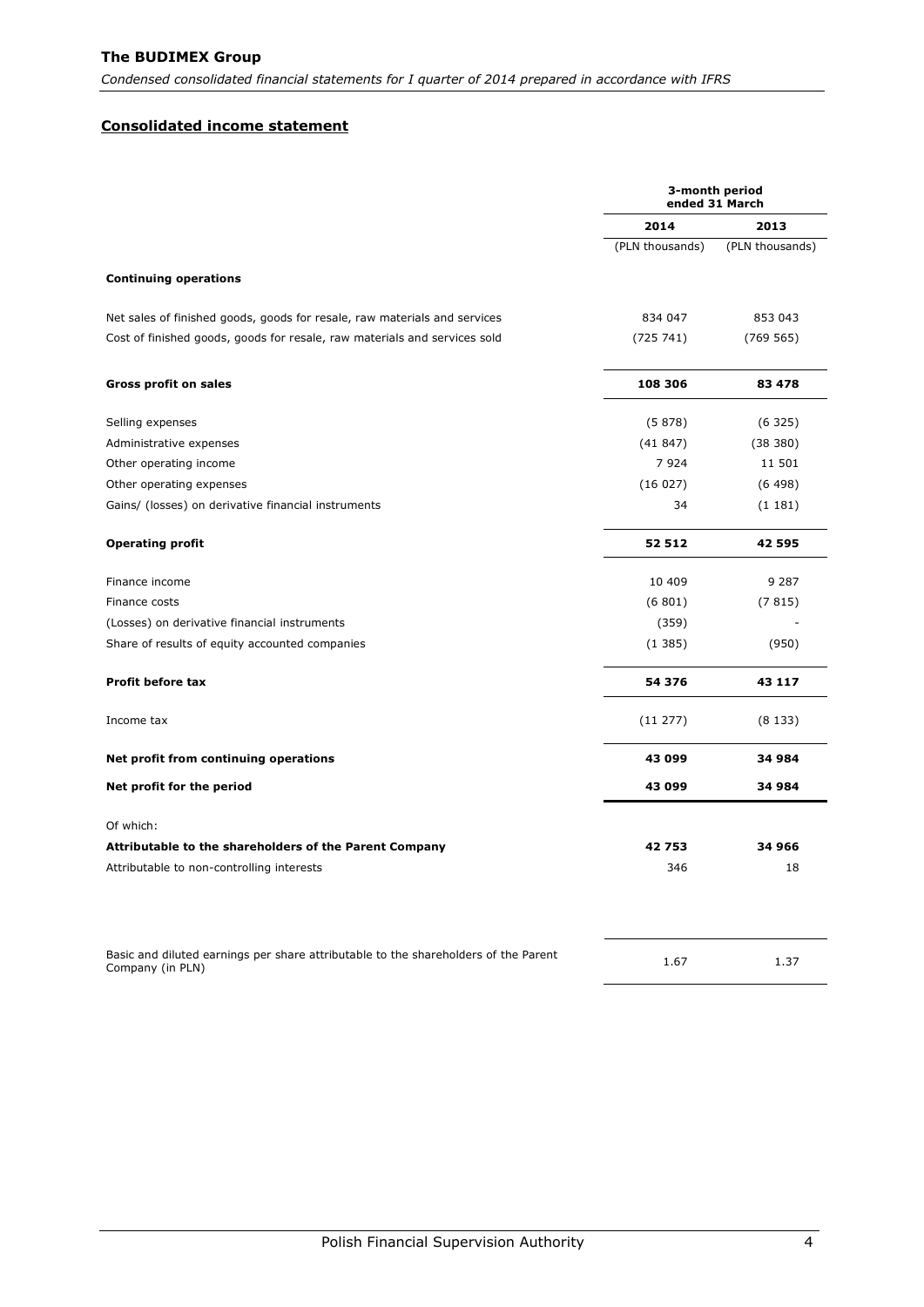*Condensed consolidated financial statements for I quarter of 2014 prepared in accordance with IFRS*

### <span id="page-5-0"></span>**Consolidated statement of comprehensive income**

|                                                                   |                 | 3-month period<br>ended 31 March |
|-------------------------------------------------------------------|-----------------|----------------------------------|
|                                                                   | 2014            | 2013                             |
|                                                                   | (PLN thousands) | (PLN thousands)                  |
| Net profit for the period                                         | 43 099          | 34 984                           |
| Other comprehensive income for the period, which:                 |                 |                                  |
| Will be subsequently reclassified to profit or loss:              |                 |                                  |
| Foreign exchange differences on translation of foreign operations | 64              | 168                              |
| Deferred tax related to components of other comprehensive income  |                 |                                  |
| Will not be subsequently reclassified to profit or loss:          |                 |                                  |
| Actuarial gains/(losses)                                          |                 |                                  |
| Deferred tax related to components of other comprehensive income  |                 |                                  |
| Other comprehensive income, net of tax                            | 64              | 168                              |
| Total comprehensive income for the period                         | 43 163          | 35 152                           |
| Of which:                                                         |                 |                                  |
| Attributable to the shareholders of the Parent Company            | 42817           | 35 134                           |
| Attributable to non-controlling interests                         | 346             | 18                               |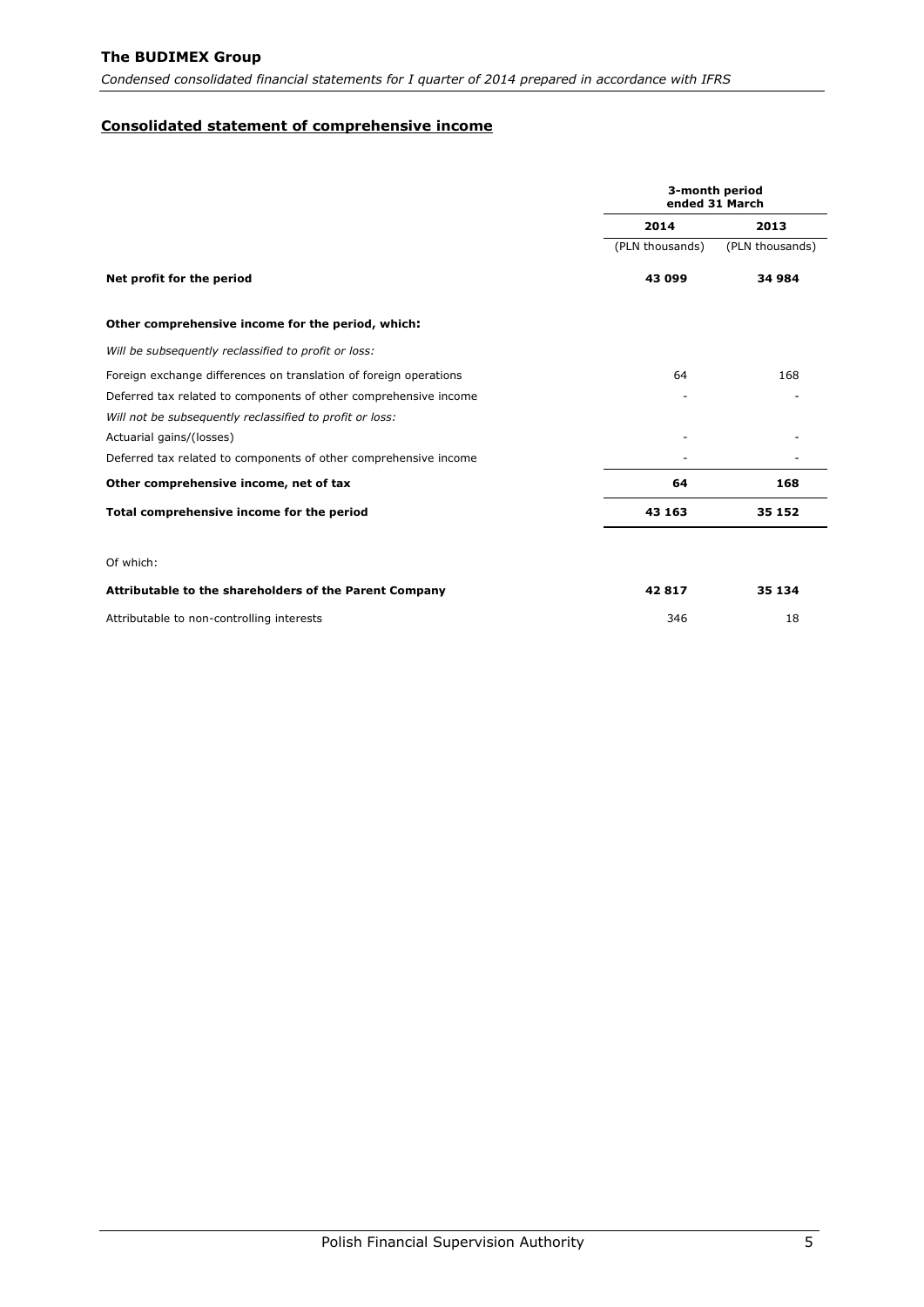### **Consolidated statement of changes in equity**

<span id="page-6-0"></span>

|                                              |                          | Equity attributable to the shareholders of the Parent Company |                                                                                                   |                          |                                  |                             |                    | Non-<br>controlling<br>interests | <b>Total equity</b> |
|----------------------------------------------|--------------------------|---------------------------------------------------------------|---------------------------------------------------------------------------------------------------|--------------------------|----------------------------------|-----------------------------|--------------------|----------------------------------|---------------------|
|                                              |                          | Share                                                         |                                                                                                   | <b>Other reserves</b>    | Foreign<br>exchange              | <b>Retained</b><br>earnings | <b>Total</b>       |                                  |                     |
|                                              | <b>Share</b><br>capital  |                                                               | <b>Actuarial</b><br>Share-based<br>premium<br>gains/(losses)<br>payments<br>foreign<br>operations |                          | differences on<br>translation of |                             |                    |                                  |                     |
|                                              | (PLN<br>thousands)       | (PLN<br>thousands)                                            | (PLN<br>thousands)                                                                                | (PLN<br>thousands)       | (PLN<br>thousands)               | (PLN<br>thousands)          | (PLN<br>thousands) | (PLN<br>thousands)               | (PLN<br>thousands)  |
| Balance as at 1 January 2014                 | 145 848                  | 87 163                                                        | 5370                                                                                              | (786)                    | 5 1 0 1                          | 383 627                     | 626 323            | 18852                            | 645 175             |
| Profit for the period                        |                          | $\sim$                                                        | $\overline{\phantom{a}}$                                                                          | ٠                        | ۰                                | 42 753                      | 42 753             | 346                              | 43 099              |
| Other comprehensive income                   | $\overline{\phantom{0}}$ | $\overline{\phantom{a}}$                                      | $\overline{\phantom{a}}$                                                                          | $\overline{\phantom{a}}$ | 64                               | $\overline{\phantom{a}}$    | 64                 | $\overline{\phantom{a}}$         | 64                  |
| Total comprehensive income for<br>the period | -                        | $\blacksquare$                                                | $\blacksquare$                                                                                    | $\blacksquare$           | 64                               | 42753                       | 42817              | 346                              | 43 163              |
| Balance as at 31 March 2014                  | 145 848                  | 87 163                                                        | 5370                                                                                              | (786)                    | 5 1 6 5                          | 426 380                     | 669 140            | 19 198                           | 688 338             |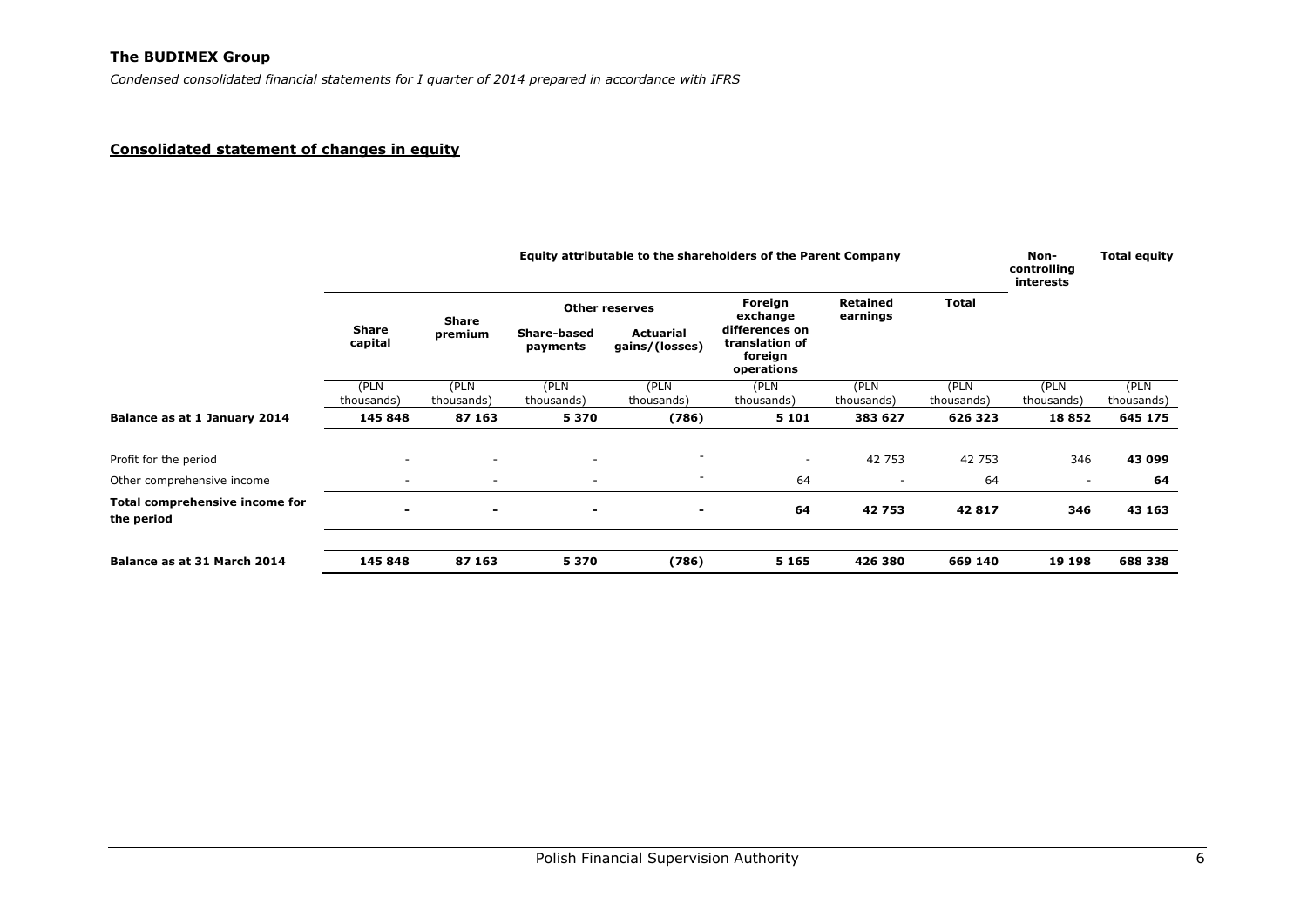# **Consolidated statement of changes in equity (cont.)**

|                                                              | Equity attributable to the shareholders of the Parent Company |                         |                                |                                        |                                                                       |                    | Non-<br>controlling<br>interests | <b>Total equity</b>      |                       |
|--------------------------------------------------------------|---------------------------------------------------------------|-------------------------|--------------------------------|----------------------------------------|-----------------------------------------------------------------------|--------------------|----------------------------------|--------------------------|-----------------------|
|                                                              |                                                               |                         | <b>Other reserves</b>          |                                        | Foreign                                                               | <b>Retained</b>    | <b>Total</b>                     |                          |                       |
|                                                              | Share capital                                                 | <b>Share</b><br>premium | <b>Share-based</b><br>payments | <b>Actuarial</b><br>qains/<br>(losses) | exchange<br>differences on<br>translation of<br>foreign<br>operations | earnings           |                                  |                          |                       |
|                                                              | (PLN<br>thousands)                                            | (PLN<br>thousands)      | (PLN                           | (PLN<br>thousands)                     | (PLN<br>thousands)                                                    | (PLN<br>thousands) | (PLN<br>thousands)               | (PLN<br>thousands)       | (PLN                  |
| Balance as at 1 January 2013                                 | 145 848                                                       | 234 799                 | thousands)<br>2705             | $\blacksquare$                         | 2 1 9 0                                                               | 47588              | 433 130                          | $\overline{\phantom{a}}$ | thousands)<br>433 130 |
|                                                              |                                                               |                         |                                |                                        |                                                                       |                    |                                  |                          |                       |
| Profit for the period                                        |                                                               |                         |                                |                                        |                                                                       | 34 966             | 34 966                           | 18                       | 34 984                |
| Other comprehensive income                                   |                                                               |                         |                                |                                        | 168                                                                   |                    | 168                              |                          | 168                   |
| Total comprehensive income for<br>the period                 |                                                               |                         | $\overline{\phantom{0}}$       |                                        | 168                                                                   | 34 966             | 35 134                           | 18                       | 35 152                |
| Change in the Group composition                              | $\blacksquare$                                                | $\blacksquare$          | $\blacksquare$                 | $\overline{\phantom{0}}$               | $\overline{\phantom{0}}$                                              | $\blacksquare$     | $\blacksquare$                   | 16 277                   | 16 277                |
| Balance as at 31 March 2013                                  | 145 848                                                       | 234 799                 | 2705                           | $\blacksquare$                         | 2 3 5 8                                                               | 82 5 54            | 468 264                          | 16 295                   | 484 559               |
|                                                              |                                                               |                         |                                |                                        |                                                                       |                    |                                  |                          |                       |
| Profit for the period                                        |                                                               |                         |                                |                                        |                                                                       | 265 514            | 265 514                          | 802                      | 266 316               |
| Other comprehensive income                                   |                                                               |                         | $\sim$                         | (786)                                  | 2 7 4 3                                                               |                    | 1957                             |                          | 1957                  |
| Total comprehensive income for<br>the period                 |                                                               |                         | $\blacksquare$                 | (786)                                  | 2743                                                                  | 265 514            | 267 471                          | 802                      | 268 273               |
| Dividends                                                    |                                                               |                         | ÷.                             | ÷                                      | $\overline{\phantom{a}}$                                              | (112077)           | (112077)                         | $\blacksquare$           | (112077)              |
| Loss coverage                                                |                                                               | (147636)                |                                |                                        | ۰                                                                     | 147 636            |                                  |                          |                       |
| Share based payments                                         |                                                               |                         | 2 6 6 5                        |                                        |                                                                       |                    | 2 6 6 5                          |                          | 2 6 6 5               |
| Change in recognition method of non-<br>controlling interest |                                                               |                         |                                |                                        |                                                                       |                    |                                  | 1755                     | 1755                  |
| Balance as at 31 December 2013                               | 145 848                                                       | 87 163                  | 5 3 7 0                        | (786)                                  | 5 1 0 1                                                               | 383 627            | 626 323                          | 18852                    | 645 175               |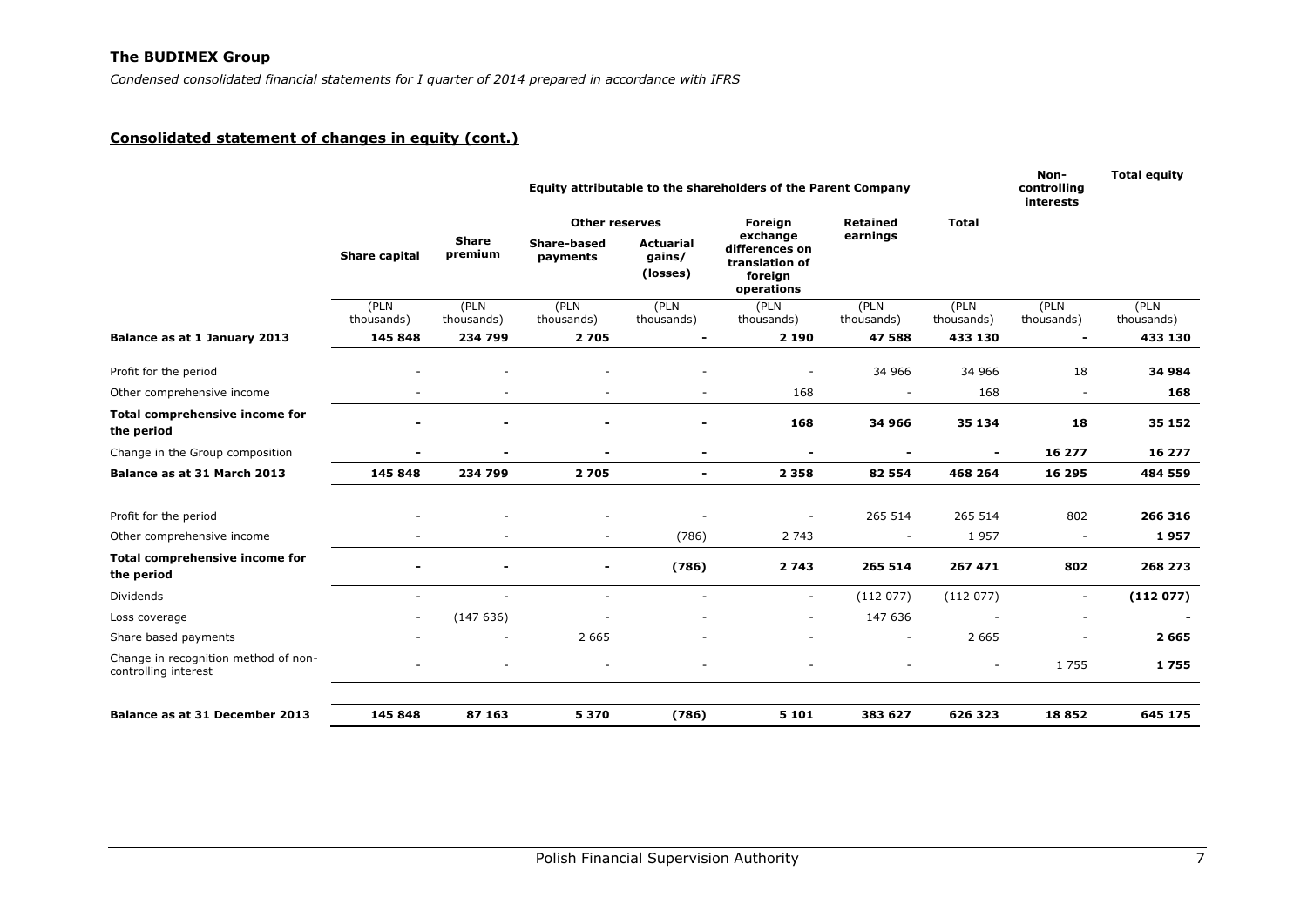# <span id="page-8-0"></span>**Consolidated statement of cash flow**

|                                                                                                        | 3-month period<br>ended 31 March |                 |
|--------------------------------------------------------------------------------------------------------|----------------------------------|-----------------|
|                                                                                                        | 2014                             | 2013            |
|                                                                                                        | (PLN thousands)                  | (PLN thousands) |
| <b>CASH FLOW FROM OPRATING ACTIVITIES</b>                                                              |                                  |                 |
| Net profit before tax                                                                                  | 54 376                           | 43 117          |
| <b>Adjustments for:</b>                                                                                |                                  |                 |
| Depreciation/ amortization                                                                             | 6 0 6 0                          | 7 1 8 9         |
| Share of results of equity accounted companies                                                         | 1 3 8 5                          | 950             |
| Foreign exchange (gains)/ losses                                                                       | (110)                            | 45              |
| Interest and shares in profits (dividends)                                                             | 173                              | 552             |
| (Profit)/ loss on disposal of investments                                                              | (3049)                           | 3 2 3 1         |
| Change in valuation of derivative financial instruments                                                | 242                              | 2 6 7 9         |
| Operating profit before changes in working capital                                                     | 59 077                           | 57 763          |
| Change in receivables and retentions for construction contracts                                        | 103 323                          | (40329)         |
| Change in inventories                                                                                  | 52 095                           | 24 918          |
| Change in provisions and liabilities arising from retirement benefits and similar<br>obligations       | 15 652                           | (4253)          |
| Change in retentions for construction contracts and in liabilities, except for loans and<br>borrowings | (333 549)                        | (386952)        |
| Change in accruals, accrued income and deferred costs                                                  | 12 735                           | (15308)         |
| Change in amounts due and receivable under construction contracts                                      | (88596)                          | (51916)         |
| Change in prepayments received                                                                         | (60 575)                         | (38984)         |
| Change in cash and cash equivalents of restricted use                                                  | (18920)                          | (3741)          |
| Other adjustments                                                                                      | 66                               | 373             |
| <b>Cash generated from operations</b>                                                                  | (258692)                         | (458 429)       |
| Income tax paid                                                                                        | (21800)                          | (8253)          |
| NET CASH USED IN OPERATING ACTIVITIES                                                                  | (280492)                         | (466682)        |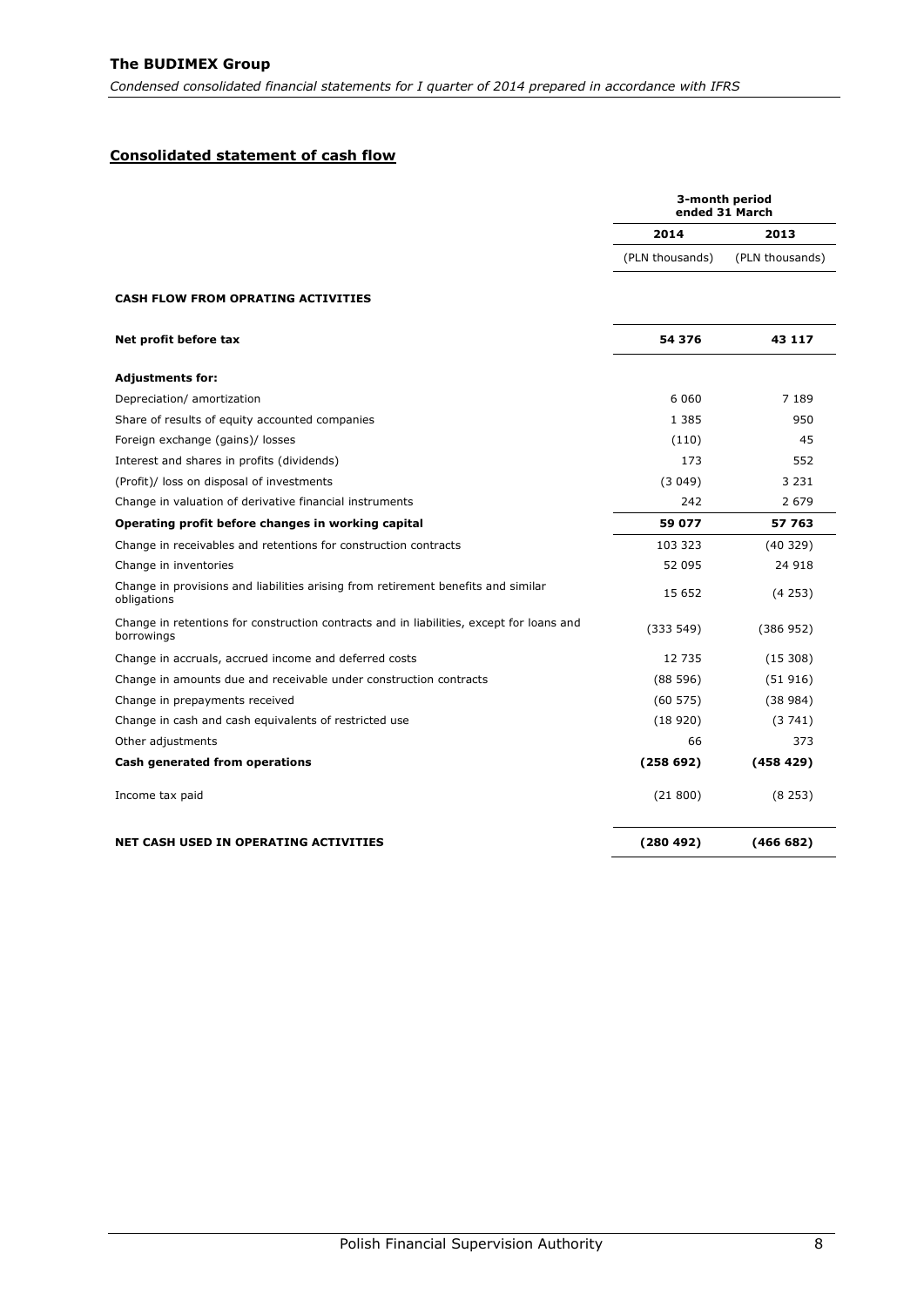# **Consolidated statement of cash flow (cont.)**

|                                                                     | 3-month period<br>ended 31 March |                 |  |
|---------------------------------------------------------------------|----------------------------------|-----------------|--|
|                                                                     | 2014                             | 2013            |  |
|                                                                     | (PLN thousands)                  | (PLN thousands) |  |
| <b>CASH FLOW FROM INVESTING ACTIVITIES</b>                          |                                  |                 |  |
| Sale of intangible assets and tangible fixed assets                 | 435                              | 1 2 3 3         |  |
| Purchase of intangible assets and tangible fixed assets             | (1254)                           | (2 239)         |  |
| Proceeds from disposal of subsidiaries                              | 2 0 2 8                          |                 |  |
| Purchases of shares in subsidiaries                                 |                                  | (4936)          |  |
| Loans granted                                                       | (6370)                           |                 |  |
| Interest received                                                   | 167                              |                 |  |
| NET CASH USED IN INVESTING ACTIVITIES                               | (4994)                           | (5942)          |  |
| <b>CASH FLOW FROM FINANCING ACTIVITIES</b>                          |                                  |                 |  |
| Loans and borrowings taken out                                      | 6449                             | 1 2 8 4         |  |
| Payment of finance lease liabilities                                | (2.447)                          | (2421)          |  |
| Interest paid                                                       | (269)                            | (525)           |  |
| Other finance expenses                                              | (44)                             |                 |  |
| NET CASH GENERATED FROM/ USED IN FINANCING ACTIVITIES               | 3689                             | (1662)          |  |
| NET CHANGE IN CASH AND CASH EQUIVALENTS                             | (281797)                         | (474286)        |  |
| Foreign exchange differences, net                                   | 158                              | 133             |  |
| CASH AND CASH EQUIVALENTS AT THE BEGINNING OF THE PERIOD (note 3.4) | 1 625 694                        | 1 306 746       |  |
| CASH AND CASH EQUIVALENTS AT THE END OF THE PERIOD (note 3.4)       | 1 344 055                        | 832 593         |  |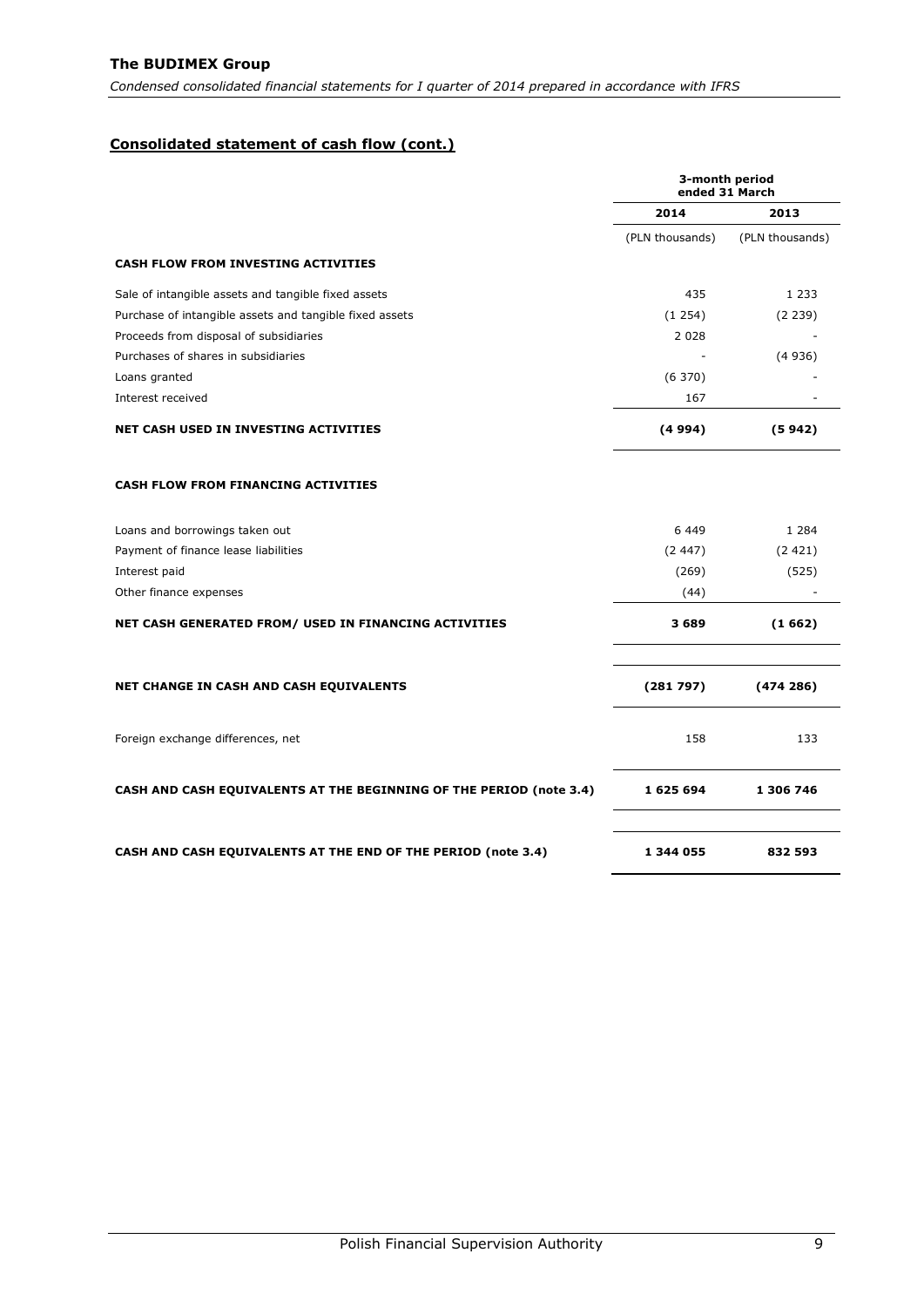# <span id="page-10-1"></span><span id="page-10-0"></span>**1. Organization of the Budimex Group and changes in the Group structure**

### **1.1. The Parent Company**

The parent company of the Budimex Group is Budimex SA (the "Parent Company"), which main area of business is building, rendering of management and advisory services for the Budimex Group companies.

The main areas of the business activities of the Group are widely understood construction-assembly services realized in the system of general execution at home and abroad, developer activities, property management, and limited scope trading, production, transport and other business. Budimex SA serves in the Group as an advisory, management and financial centre. Realization of these three functions is to facilitate:

- efficient flow of information within Group structures,
- strengthening the efficiency of cash and financial management of individual Group companies,
- strengthening market position of the entire Group.

### **1.2. Entities subject to consolidation**

<span id="page-10-2"></span>As at 31 March 2014, 31 December 2013 and 31 March 2013 the following subsidiaries were subject to consolidation:

| Company name                                                                 | <b>Registered office</b> | % in the share capital<br>as at |                              |         |  |
|------------------------------------------------------------------------------|--------------------------|---------------------------------|------------------------------|---------|--|
|                                                                              |                          | 31 March<br>2014                | 31 December 31 March<br>2013 | 2013    |  |
| Mostostal Kraków SA                                                          | Cracow / Poland          | 100.00%                         | 100.00%                      | 100.00% |  |
| Budimex Danwood Sp. z o.o. <sup>1</sup>                                      | Bielsk Podlaski / Poland |                                 |                              | 100.00% |  |
| Budimex Bau GmbH                                                             | Cologne/ Niemcy          | 100.00%                         | 100.00%                      | 100.00% |  |
| Budimex Nieruchomości Sp. z o.o.                                             | Warsaw / Poland          | 100.00%                         | 100.00%                      | 100.00% |  |
| Budimex Budownictwo Sp. z o.o.                                               | Warsaw / Poland          | 100.00%                         | 100.00%                      | 100.00% |  |
| $SPV-BN 1 Sp. z 0.0.$                                                        | Warsaw / Poland          | 100.00%                         | 100.00%                      | 100.00% |  |
| SPV-BN 2 Sp. z o.o.                                                          | Warsaw / Poland          | 100.00%                         | 100.00%                      | 100.00% |  |
| Budimex Kolejnictwo SA                                                       | Warsaw / Poland          | 100.00%                         | 100.00%                      | 100.00% |  |
| Budimex Parking Wrocław Sp. z o.o.                                           | Warsaw / Poland          | 100.00%                         | 100.00%                      | 100.00% |  |
| Grupa Elektromontaż Poznań SA                                                | Poznań / Poland          | 50.66%                          | 50.66%                       | 50.66%  |  |
| Przedsiębiorstwo Budownictwa Mieszkaniowego Nadolnik Sp. z o.o. <sup>2</sup> | Warsaw / Poland          | 100.00%                         | 100.00%                      |         |  |

 $<sup>1</sup>$ ) The company was sold on 2 December 2013.</sup>

2 ) The company was registered on 6 December 2013 and has been consolidated from 1 January 2014.

Stand-alone data of Budimex SA, which is a partner in consortiums (treated as joint operations according to IFRS 11), includes its share in assets, liabilities, revenue and expenses of the following joint operations:

| <b>Consortium name</b>                         | <b>Share</b> |
|------------------------------------------------|--------------|
| Budimex SA Ferrovial Agroman SA s.c.           | 99,98%       |
| Budimex SA Sygnity SA Sp. j.                   | 67,00%       |
| Budimex SA Ferrovial Agroman SA Sp. j.         | 50,00%       |
| Budimex SA Budimex Budownictwo Sp. z o.o. s.c. | 99,98%       |
| Budimex SA Cadagua SA s.c.                     | 50,00%       |
| Budimex SA Cadagua SA 2 s.c.                   | 50,00%       |

Due to changes introduced by IFRS 11, from 1 January 2014 the Budimex Group has consolidated Tecpresa – Techniki Sprężania i Usługi Dodatkowe Sp. z o.o., its joint venture in which it holds a 30% share, by equity method.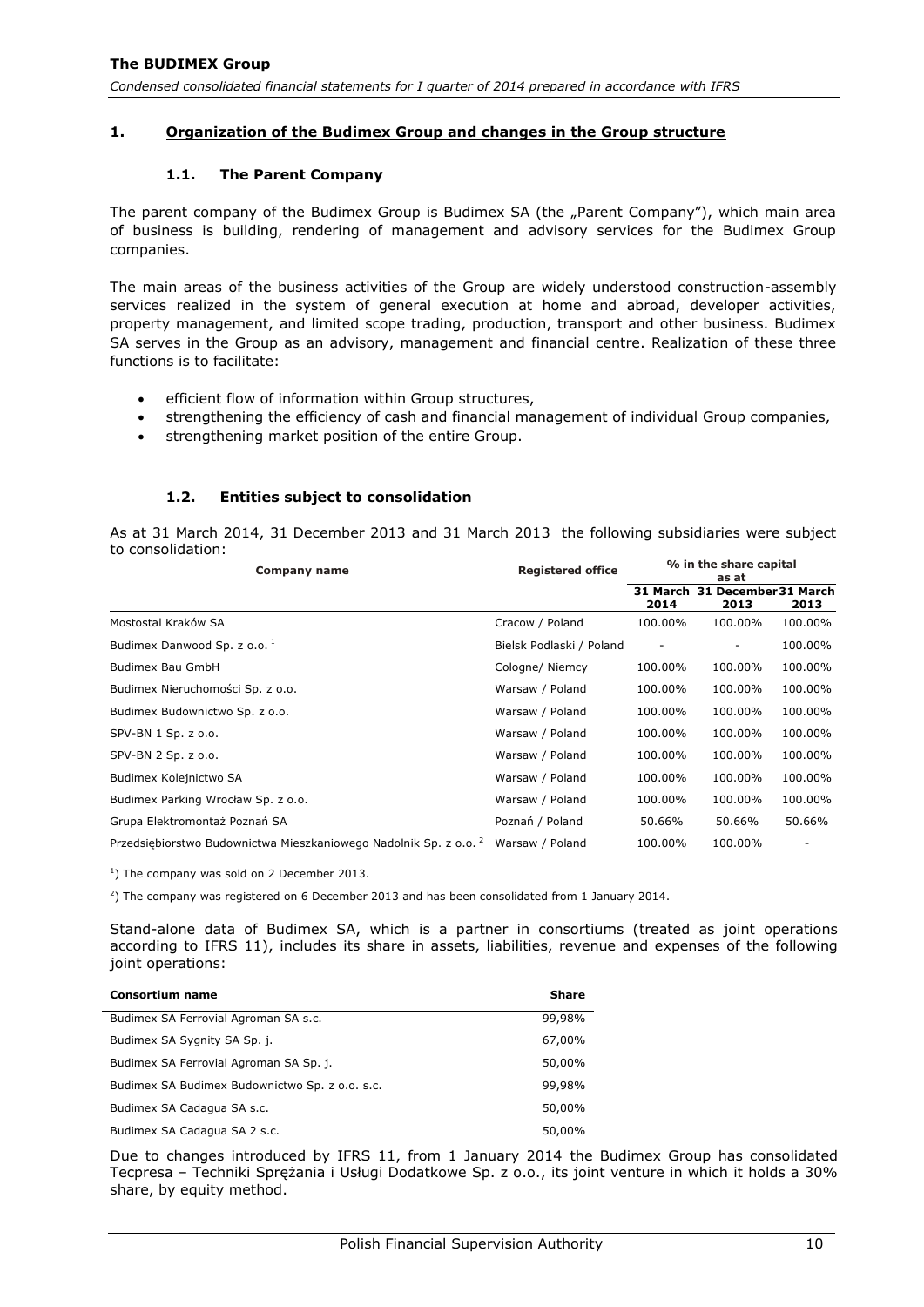# <span id="page-11-0"></span>**1.3. Description of changes in the composition of the Group together with indication of their consequences**

From 1 January 2014 the Budimex Group started to consolidate a newly formed company, Przedsiębiorstwo Budownictwa Mieszkaniowego Nadolnik Sp. z o.o.

Due to changes introduced by IFRS 11, starting from 1 January 2014 the Group stopped to consolidate Tecpresa – Techniki Sprężania i Usługi Dodatkowe Sp. z o.o. by proportionate method and started to consolidate it by equity method.

In the 3-month period ended 31 March 2014, there were no other changes in the composition of the Group.

In the period covered by this report, no significant activities were discontinued and there were no plans to discontinue any significant activities in the future.

### <span id="page-11-1"></span>**2. Shareholders of the Parent Company**

According to the information held by Budimex SA, the shareholding structure of Budimex SA as at 29 April 2014 was as follows:

| <b>Shareholder</b>                                                                                 | Type of<br>shares | Number of<br>shares | % of the share<br>capital | Number of<br>votes | % of voting<br>rights at the<br><b>AGM</b> |
|----------------------------------------------------------------------------------------------------|-------------------|---------------------|---------------------------|--------------------|--------------------------------------------|
| Valivala Holdings B.V. Amsterdam (Holland) -<br>the Company from the Ferrovial SA Group<br>(Spain) | ordinary          | 15 078 159          | 59.06%                    | 15 078 159         | 59.06%                                     |
| Aviva OFE Aviva BZ WBK                                                                             | ordinary          | 1820426             | 7.13%                     | 1820426            | 7.13%                                      |
| Other shareholders                                                                                 | ordinary          | 8 6 3 1 5 1 3       | 33.81%                    | 8 6 31 5 13        | 33.81%                                     |
| Total                                                                                              |                   | 25 530 098          | 100.00%                   | 25 530 098         | 100.00%                                    |

On 25 February 2014 the Management Board of Budimex SA was informed that OFE PZU "Złota Jesień" sold some of shares. As a result of this and the following transactions, OFE PZU "Złota Jesień" holds 1 100 000 shares of Budimex SA, which caused a decrease of its share in the share capital below 5% (down to 4.31%).

#### <span id="page-11-3"></span><span id="page-11-2"></span>**3. Principles applied for the purpose of preparation of financial statements**

# **3.1. Accounting policies and basis of preparing the consolidated financial statements of the Budimex Group**

These condensed financial statements were prepared in accordance with IAS 34 "Interim Financial Reporting" and appropriate accounting standards applicable for preparation of the interim consolidated financial statements adopted by the European Union issued and effective when preparing the interim consolidated financial statements applying the same principles for the current and comparable period. Details of accounting policies adopted by the Group were described in the consolidated financial statements of the Group for the year ended 31 December 2013, published on 12 March 2014.

The consolidated financial statements were prepared on the assumption that the Parent Company and all entities included in the Budimex Group will be going concerns in the foreseeable future. In the reporting period and as at the date of preparation of these financial statements no circumstances have been noted that would indicate a threat to ability to continue as a going concern.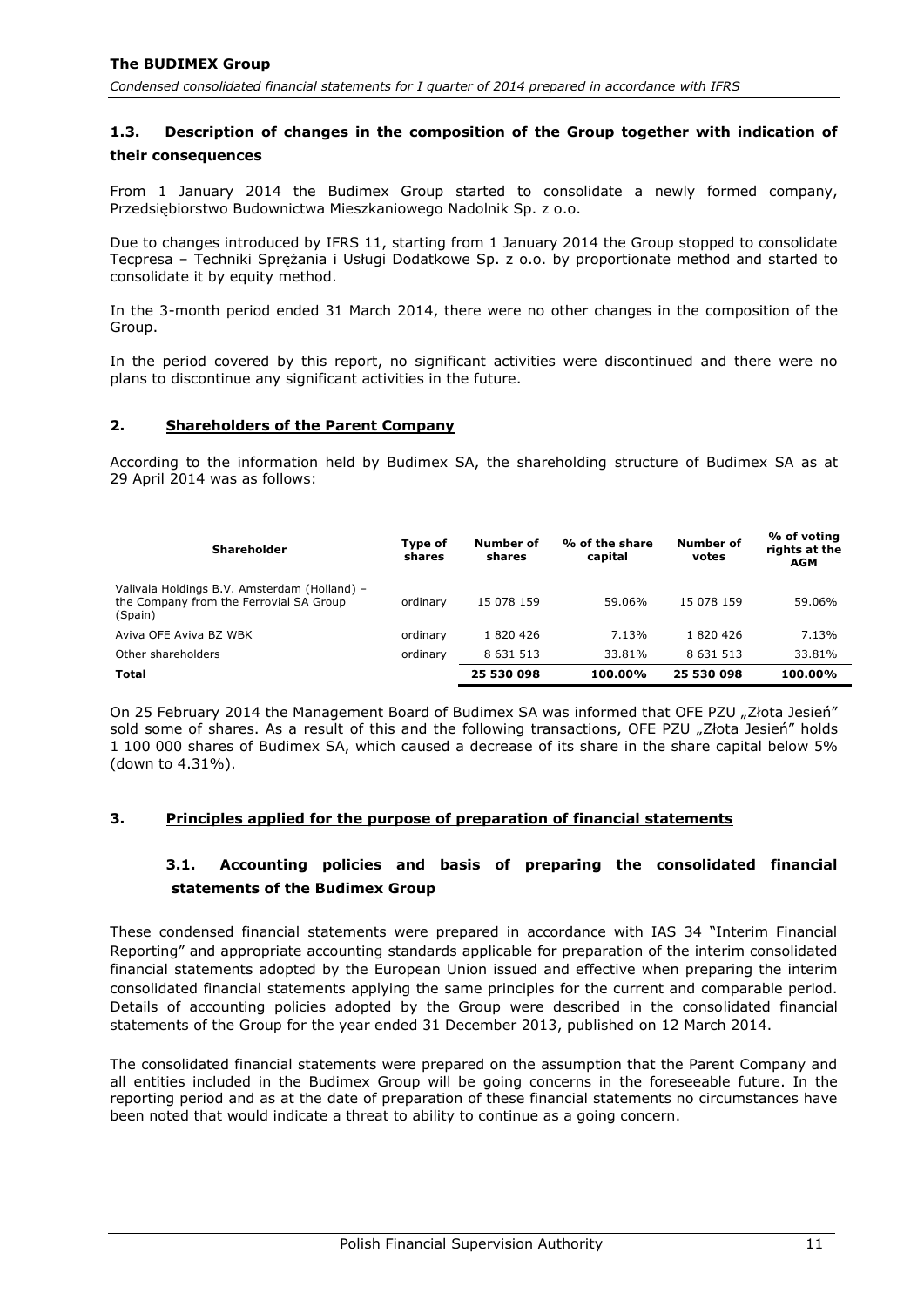### *Standards and Interpretations effective in the current period*

The following standards and amendments to the existing standards issued by the International Accounting Standards Board ("IASB") and adopted by the EU are effective for the current period:

- **IFRS 10 "Consolidated Financial Statements"**, adopted by the EU on 11 December 2012 (effective for annual periods beginning on or after 1 January 2014),
- **IFRS 11 "Joint Arrangements"**, adopted by the EU on 11 December 2012 (effective for annual periods beginning on or after 1 January 2014),
- **IFRS 12 "Disclosures of Interests in Other Entities"**, adopted by the EU on 11 December 2012 (effective for annual periods beginning on or after 1 January 2014),
- **IAS 27 (revised in 2011) "Separate Financial Statements"**, adopted by the EU on 11 December 2012 (effective for annual periods beginning on or after 1 January 2014),
- **IAS 28 (revised in 2011) "Investments in Associates and Joint Ventures"**, adopted by the EU on 11 December 2012 (effective for annual periods beginning on or after 1 January 2014),
- **Amendments to IFRS 10 "Consolidated Financial Statements", IFRS 11 "Joint Arrangements"** and **IFRS 12 "Disclosures of Interests in Other Entities" - Transition Guidance**, adopted by the EU on 4 April 2013 (effective for annual periods beginning on or after 1 January 2014),
- **Amendments to IFRS 10 "Consolidated Financial Statements", IFRS 12 "Disclosures of Interests in Other Entities"** and **IAS 27 "Separate Financial Statements" - Investment Entities**, adopted by the EU on 20 November 2013 (effective for annual periods beginning on or after 1 January 2014),
- **Amendments to IAS 32 "Financial instruments: presentation" - Offsetting Financial Assets and Financial Liabilities**, adopted by the EU on 13 December 2012 (effective for annual periods beginning on or after 1 January 2014),
- **Amendments to IAS 36 "Impairment of Assets - Recoverable Amount Disclosures for Non-Financial Assets",** adopted by the EU on 19 December 2013 (effective for annual periods beginning on or after 1 January 2014),
- **Amendments to IAS 39 "Financial Instruments: Recognition and Measurement - Novation of Derivatives and Continuation of Hedge Accounting"**, adopted by the EU on 19 December 2013 (effective for annual periods beginning on or after 1 January 2014).

The adoption of these standards and amendments to the existing standards has not led to any changes in the Group's accounting policies, except for the impact described in the note [3.2.](#page-13-0)

#### *Standards and Interpretations issued by IASB but not yet adopted by the EU*

At present, IFRS as adopted by the EU do not significantly differ from regulations adopted by the International Accounting Standards Board (IASB) except from the following standards, amendments to the existing standards and interpretations, which were not endorsed for use as at 29 April 2014:

- **IFRS 9 "Financial Instruments" with further amendments** (effective date not determined yet),
- **IFRS 14 "Regulatory Deferral Accounts"** (effective for annual periods beginning on or after 1 July 2016),
- **Amendments to IAS 19 "Employee Benefits" - Defined Benefit Plans: Employee contributions** (effective for annual periods beginning on or after 1 July 2014),
- **Amendments to various standards "Improvements to IFRSs (2010-2012)" resulting from the annual improvement project of IFRS (IFRS 2, IFRS 3, IFRS 8, IFRS 13, IAS 16, IAS 24 and IAS 38)** primarily with a view to removing inconsistencies and clarifying wording (effective for annual periods beginning on or after 1 July 2014),
- **Amendments to various standards "Improvements to IFRSs (2011-2013)" resulting from the annual improvement project of IFRS (IFRS 1, IFRS 3, IFRS 13 and IAS 40)** primarily with a view to removing inconsistencies and clarifying wording (effective for annual periods beginning on or after 1 July 2014),
- **IFRIC 21 "Levies"** (effective for annual periods beginning on or after 1 January 2014).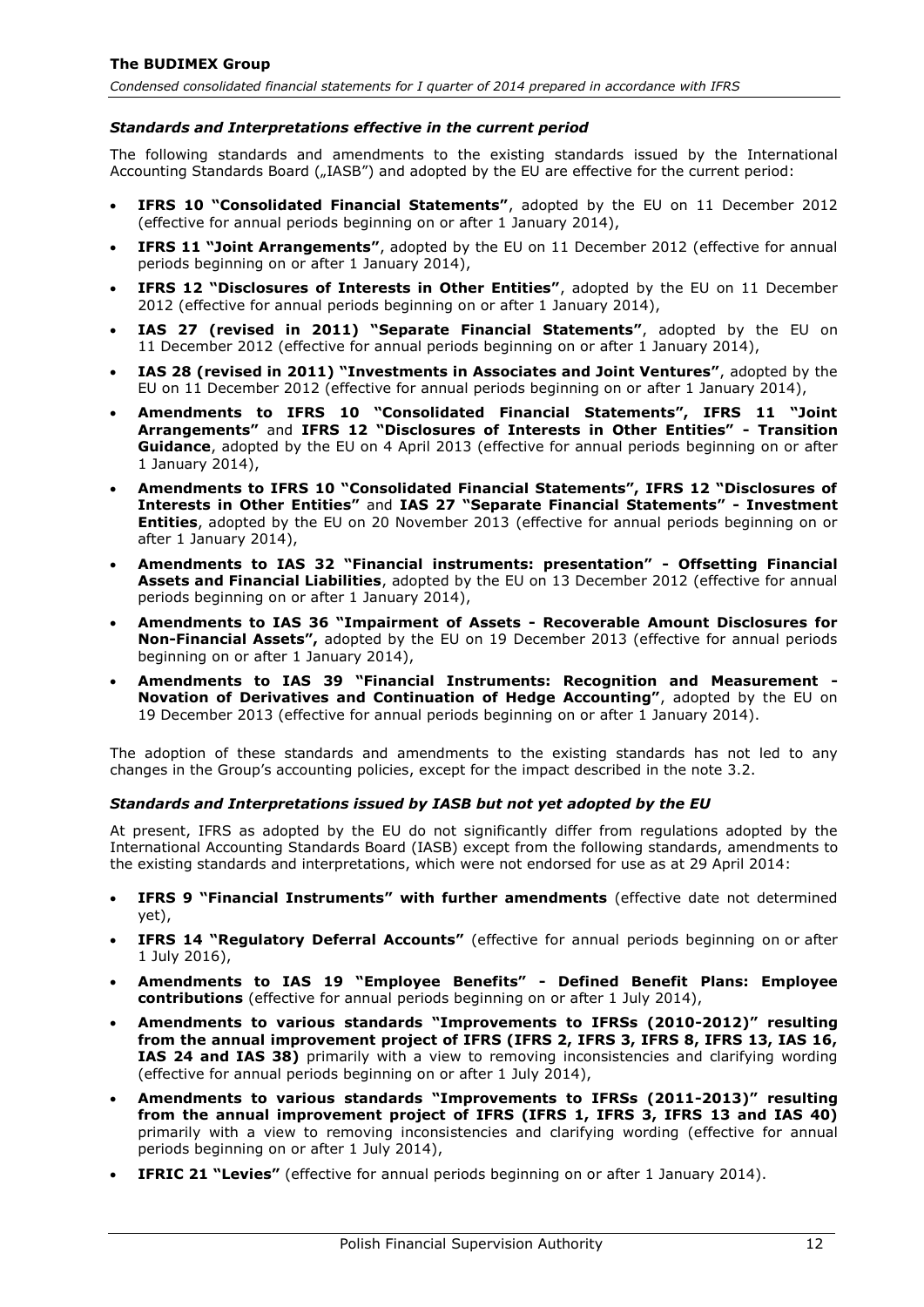The Group anticipates that the adoption of these standards, amendments to the standards and interpretations would have no material impact on the financial statements of the Group if applied.

At the same time, hedge accounting regarding the portfolio of financial assets and liabilities, whose principles have not been adopted by the EU, is still unregulated. According to the Group's estimates, application of hedge accounting for the portfolio of financial assets or liabilities pursuant to IAS 39: "Financial Instruments: Recognition and Measurement", would not significantly impact the financial statements, if applied as at the balance sheet date.

# <span id="page-13-0"></span>**3.2. Changes in accounting policies and the method of preparation of financial statements**

Starting from 1 January 2014, in relation to the newly binding IFRS 11 "Joint arrangements", the Group has started to consolidate the company Tecpresa - Techniki Sprężania i Usługi Dodatkowe Sp. z o.o. using equity method. Previously, as described in the consolidated financial statements of the Group for 2013, the company was consolidated using proportionate method. Due to immateriality of the cumulative stand-alone data of the company, the consolidated financial statements have not been adjusted retrospectively.

# **3.3. Translation of selected financial data into euro**

<span id="page-13-1"></span>Selected financial data was translated into euro in accordance with the following rules:

- individual asset and liability items using the average exchange rate prevailing as at 31 March 2014 – 4.1713 PLN/EUR,
- individual profit and loss account and statement of cash flow items for the first quarter of 2014 using the exchange rate being an arithmetic average of average exchange rates established by the National Bank of Poland for the last day of each ended month for the period from 1 January 2014 to 31 March 2014 – 4.1894 PLN/EUR,
- individual asset and liability items of comparative financial data for the year 2013 using the average exchange rate prevailing as at 31 December 2013 – 4.1472 PLN/EUR,
- individual profit and loss account and statement of cash flow items of comparative financial data for the first quarter of 2013 - using the exchange rate being an arithmetic average of average exchange rates established by the National Bank of Poland for the last day of each ended month for the period from 1 January 2013 to 31 March 2013 – 4.1738 PLN/EUR.

### **3.4. Cash recognised in the statement of cash flow**

<span id="page-13-2"></span>The Group recognizes cash of restricted use (including mainly cash representing security for bank guarantees and funds kept in escrow by developer companies, provided their maturity does not exceed 3 months) in the statement of financial position under cash and cash equivalents. For the purpose of the statement of cash flow – the balance of cash at the beginning and at the end of the reporting period is reduced by cash of restricted use, and its change in the statement of financial position is recognized under cash flow from operating activities.

<span id="page-13-3"></span>

|                                                        | 31 March<br>2014      | 31 December<br>2013    | 31 March<br>2013       |
|--------------------------------------------------------|-----------------------|------------------------|------------------------|
|                                                        | (in PLN<br>thousands) | (in PLN)<br>thousands) | (in PLN)<br>thousands) |
| Cash recognised in the statement of financial position | 1 396 064             | 1658783                | 850 917                |
| Cash and cash equivalents of restricted use            | (52 009)              | (33089)                | (18324)                |
| Cash recognised in the statement of cash flow          | 1 344 055             | 1625694                | 832 593                |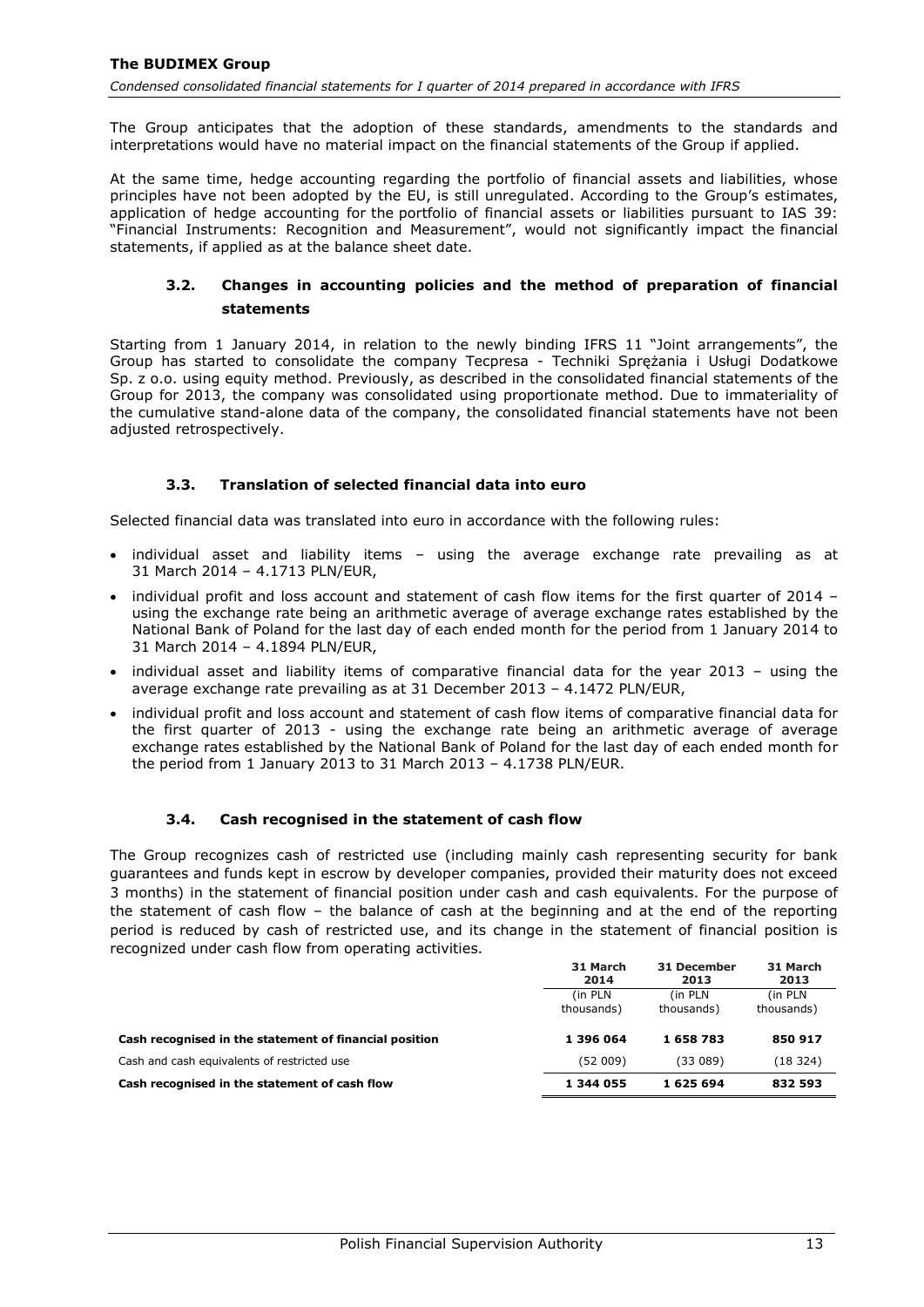# **4. Description of factors and events which had a material effect on the financial result of the Budimex Group for the first quarter of 2014**

Sale of construction-assembly services in Poland is characterized by seasonality mainly connected with atmosphere conditions and the highest revenues are usually achieved in the second and third quarter, while the lowest – in the first quarter.

In the 3-month period ended 31 March 2014, the Budimex Group earned sales revenue of PLN 834 047 thousand which means a 2.23% decrease on the corresponding period of 2013. The decrease in sales revenue was mainly due to the sale of Budimex Danwood Sp. z o.o. and therefore its deconsolidation as at 2 December 2013. The sales revenue of Budimex Danwood Sp. z o.o., included in the Group's sales for the first quarter of 2013, amounted to PLN 83 514 thousand, which was equal to 9.79% of the Group's sales revenue.

In the first quarter of 2014 construction-assembly production in Poland expressed in current prices increased by 8.9% (an increase of 10.6% in fixed prices) compared to the corresponding period of the prior year, while sales of the construction segment of the Budimex Group on the home market were up 0.51% on the corresponding period.

Gross profit on sales in the first quarter of 2014 was PLN 108 306 thousand, while in the corresponding period of the prior year it amounted to PLN 83 478 thousand. The gross sales profitability ratio was therefore 12.99% in the first quarter of 2014, while in the first quarter of 2013 was 9.79%.

In accordance with the accounting policies adopted, when budgeted contract costs exceed the entire expected contract revenue, Group companies create provisions for expected contract losses and recognize them under "Amounts due and payable to customers under construction contracts". In the subsequent periods, a part of the created provision is released in proportion to the percentage of contract completion, after taking into account total negative margin on the entire contract. As at 31 March 2014, the balance of the provision for contract losses amounted to PLN 207 234 thousand. In the first quarter of 2014, the balance of provision for contract losses decreased by PLN 2 133 thousand.

The Budimex Group companies are required to issue a warranty for the construction services rendered. As at 31 March 2014 the provision for warranty amounted to PLN 174 534 thousand. In the 3-month period ended 31 March 2014 the balance of the provision for warranty increased by PLN 1 684 thousand.

Selling expenses decreased in the first quarter of 2014 by PLN 447 thousand compared to the corresponding period of the prior year, while administrative expenses were PLN 3 467 thousand higher than expenses incurred in the corresponding period of 2013. The share of selling and administrative expenses in total sales increased slightly from 5.24% in the first quarter of 2013 to 5.72% in the first quarter of the current year.

Other operating income for the first quarter of 2014 was PLN 7 924 thousand and comprised gain from adjustment of selling price of Budimex Danwood Sp. z o.o. amounting to PLN 2 028 thousand, income from compensations and contractual penalties in the amount of PLN 2 312 thousand and income from reversal of impairment write-downs against doubtful debts in the amount of PLN 920 thousand. Additionally, in the period of three months of 2014 Group companies disposed of property, plant and equipment and investment properties and reported a gain on sale of PLN 945 thousand. The net book value of the property, plant and equipment and investment properties sold in the period of three months of 2014 amounted to PLN 1 193 thousand.

Other operating expenses for the first quarter of 2014 amounted to PLN 16 027 thousand, of which PLN 10 339 thousand related to creation of provisions for compensations and contractual penalties, PLN 961 thousand related to impairment write-downs against receivables and PLN 1 761 thousand related to provisions created for litigation proceedings. The cost of creating provisions for other liabilities amounted to PLN 2 000 thousand.

During the first quarter of 2014 the Group reported a gain on valuation and realization of FX forward derivative instrument contracts (made with a view to limiting the FX risk on foreign currency construction contracts) in the amount of PLN 34 thousand, while in the corresponding period of the prior year it incurred losses in the amount of PLN 1 181 thousand. The valued derivative financial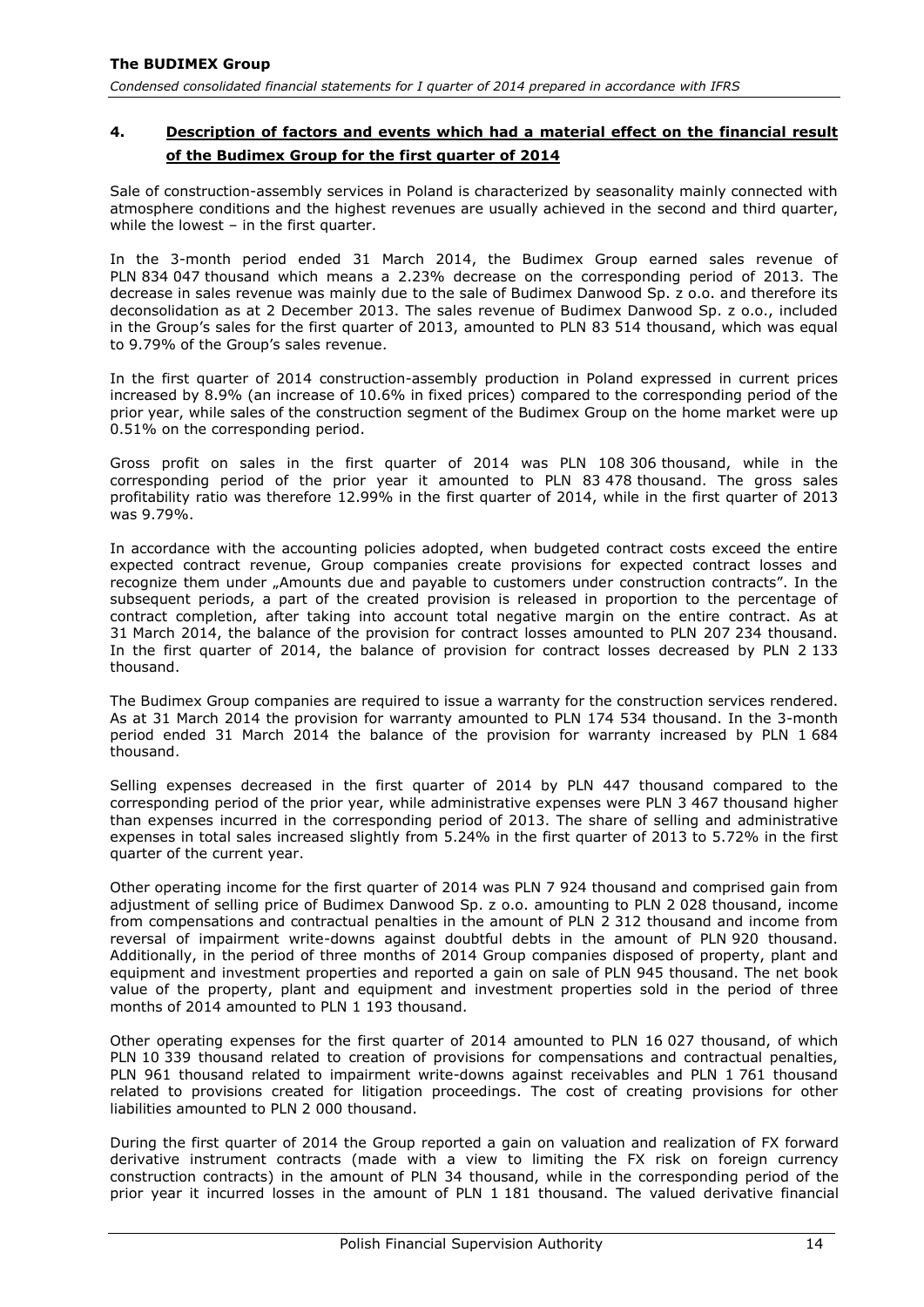instruments contracts were classified as level 2 in the fair value hierarchy. During the 3 months ended 31 March 2014, there was no transfer between Level 1 and Level 2 of fair value measurements, and no transfer into and out of Level 3 of fair value measurement.

The reported operating profit of the Group in the first quarter of 2014 was PLN 52 512 thousand, while in the first quarter of 2013 it amounted to PLN 42 595 thousand. The operating profit for the first quarter of 2014 represented 6.30% of sales revenue value, while for the corresponding period of the prior year – 4.99% of sales revenue.

In the 3-month period ended 31 March 2014 the Group generated a gain on finance activities in the amount of PLN 3 608 thousand while in the same period of the prior year – gain in the amount of PLN 1 472 thousand. Finance income in the first quarter of 2014 represented mainly interest of PLN 9 799 thousand (PLN 9 285 thousand for the corresponding period of the previous year). Finance costs in the first quarter of 2014 represented, among others, interest costs of PLN 896 thousand, bank commissions on guarantees and loans of PLN 3 794 thousand paid by Group companies, costs from discount of long-term retention receivables and liabilities of PLN 2 026 thousand and negative foreign exchange difference amounting to PLN 85 thousand (in the corresponding period of the previous year the Group reported negative exchange differences of PLN 1 214 thousand).

During the first quarter of 2014 the Group incurred a loss on valuation of interest rate swap derivative instrument contracts (made with a view to limiting the interest risk) in the amount of PLN 359 thousand. The valued derivative instrument contracts were classified as level 2 in the fair value hierarchy. During the 3 months ended 31 March 2014, there was no transfer between Level 1 and Level 2 of fair value measurements, and no transfer into and out of Level 3 of fair value measurement.

In the first quarter of 2014, the Group reported a gross profit of PLN 54 376 thousand, while in the corresponding period of the prior year – a gross profit of PLN 43 117 thousand.

Income tax for the 3-month period ended 31 March 2014 was PLN 11 277 thousand, of which:

- current tax was PLN 6 063 thousand,
- deferred tax in the amount of PLN 5 214 thousand.

As at 31 March 2014, the Group recognized a deferred tax asset in the amount of PLN 346 109 thousand, while as at 31 December 2013 – PLN 351 336 thousand. The reported statement of financial position items of deferred tax asset result mainly from a special method of settlement of construction contracts, under which the moment of recognition of costs as incurred and revenue as realized are different from the tax and accounting perspectives.

The net profit attributable to the shareholders of the Budimex SA for the first quarter of 2014 was PLN 42 753 thousand, while the net profit attributable to the shareholders of the Budimex SA for the corresponding period of 2013 was PLN 34 966 thousand.

The net profit attributable to non-controlling interest for the first quarter of 2014 amounted to PLN 346 thousand. In the corresponding period of 2013, the net profit attributable to non-controlling interest amounted to PLN 18 thousand.

In the first quarter of 2014, the Group purchased or started to lease property, plant and equipment and intangible assets with a total value of PLN 1 482 thousand, of which plant and machinery accounted for PLN 707 thousand.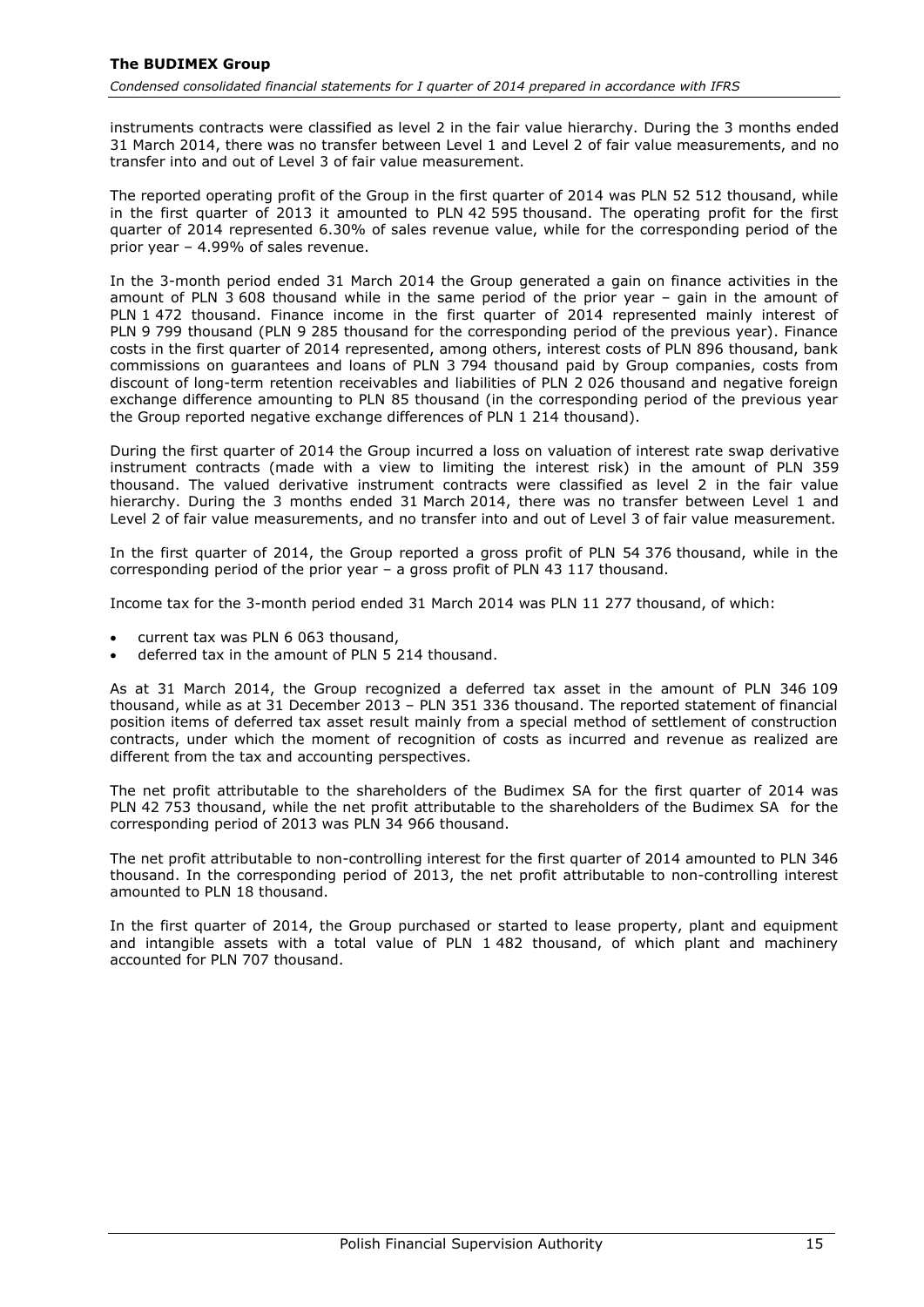# <span id="page-16-0"></span>**5. Operating segments**

For the management purposes the Group has been divided into segments based on the products and services offered. The Group operates in the following two operating segments:

- construction business
- developer and property management business.

Construction business covers rendering of widely understood construction-assembly services at home and abroad and is realised by the following Group companies:

- Budimex SA
- Mostostal Kraków SA
- Budimex Bau GmbH
- Budimex Budownictwo Sp. z o.o.
- Budimex Kolejnictwo SA

Developer and property management segment covers preparation of land for investment projects, realization of investment projects in the field of housing construction industry, flat disposal and rental and servicing property on own account. The following Group entities were included in this segment:

- Budimex Nieruchomości Sp. z o.o.
- SPV-BN 1 Sp. z o.o.
- SPV-BN 2 Sp. z o.o.
- Przedsiębiorstwo Budownictwa Mieszkaniowego Nadolnik Sp. z o.o.
- Budimex SA in a part relating to developer business, as a result of merger with Budimex Inwestycje Sp. z o.o. on 13 August 2009

Segment performance is evaluated based on sales revenue, gross profit (loss) on sales, operating profit (loss) and net profit (loss) for the period.

Other business conducted does not meet the requirements of reportable segment. Included in other business are entities that mainly conduct production, service, trading activities or public-private partnerships.

The results of segments for the first quarter of 2014 are presented in the table below:

|                                                                         | amounts in PLN thousands        |                                                            |                                     |             |                       |  |  |
|-------------------------------------------------------------------------|---------------------------------|------------------------------------------------------------|-------------------------------------|-------------|-----------------------|--|--|
| <b>Segment name</b>                                                     | <b>Construction</b><br>business | <b>Property</b><br>management<br>and developer<br>business | <b>Other business Consolidation</b> | adjustments | Consolidated<br>value |  |  |
| External sales                                                          | 660 418                         | 138 615                                                    | 35 014                              |             | 834 047               |  |  |
| Inter-segment sales                                                     | 35 136                          | 172                                                        | 3 0 5 1                             | (38359)     |                       |  |  |
| Total sales of finished goods,<br>goods for resale and raw<br>materials | 695 554                         | 138787                                                     | 38 065                              | (38359)     | 834 047               |  |  |
| <b>Gross profit</b>                                                     | 73 435                          | 28 346                                                     | 3 2 5 7                             | 3 2 6 8     | 108 306               |  |  |
| Selling expenses                                                        | (2591)                          | (2216)                                                     | (1083)                              | 12          | (5878)                |  |  |
| Administrative expenses                                                 | (38800)                         | (4546)                                                     | (1450)                              | 2 9 4 9     | (41847)               |  |  |
| Other operating income/ (expenses),<br>net                              | (8100)                          | (40)                                                       | 37                                  |             | (8103)                |  |  |
| Gains on derivative financial<br>instruments                            | 34                              |                                                            |                                     |             | 34                    |  |  |
| <b>Operating profit</b>                                                 | 23 978                          | 21 544                                                     | 761                                 | 6 2 2 9     | 52 512                |  |  |
| Finance income, net                                                     | 77                              | 1632                                                       | 1899                                |             | 3608                  |  |  |
| (Losses) on derivative financial<br>instruments                         |                                 |                                                            | (359)                               |             | (359)                 |  |  |
| Shares in (losses) of equity accounted<br>entities                      | (1)                             |                                                            | (1384)                              |             | (1385)                |  |  |
| Income tax expense                                                      | (5507)                          | (4450)                                                     | (136)                               | (1184)      | (11 277)              |  |  |
| Net profit for the period                                               | 18 547                          | 18726                                                      | 781                                 | 5 0 4 5     | 43 099                |  |  |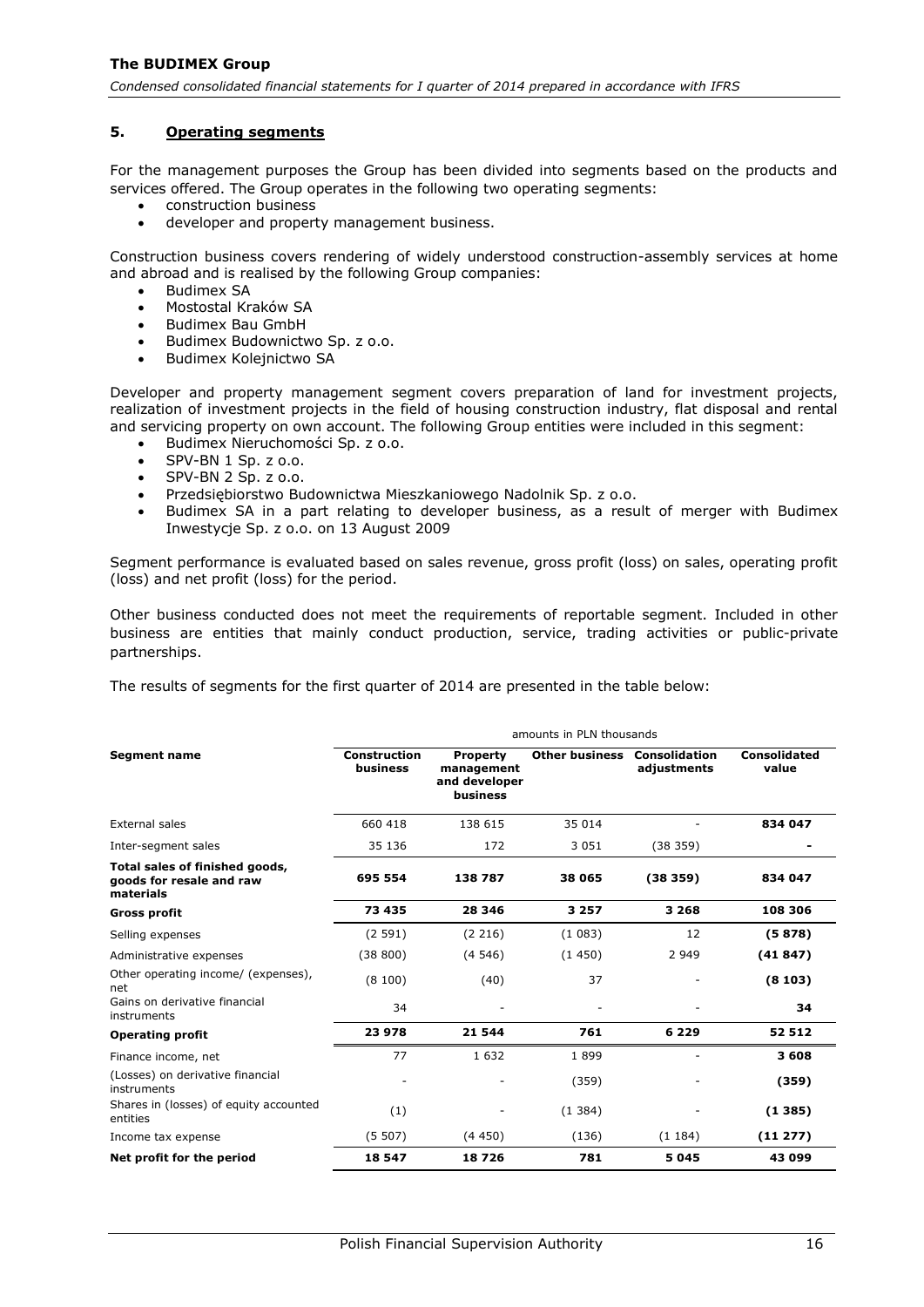*Condensed consolidated financial statements for I quarter of 2014 prepared in accordance with IFRS*

The results of segments for the first quarter of 2013 are presented in the table below:

|                                                                         | amounts in PLN thousands        |                                                            |                       |                                     |                       |  |
|-------------------------------------------------------------------------|---------------------------------|------------------------------------------------------------|-----------------------|-------------------------------------|-----------------------|--|
| <b>Segment name</b>                                                     | <b>Construction</b><br>business | <b>Property</b><br>management<br>and developer<br>business | <b>Other business</b> | <b>Consolidation</b><br>adjustments | Consolidated<br>value |  |
| External sales                                                          | 667 930                         | 90 776                                                     | 94 337                |                                     | 853 043               |  |
| Inter-segment sales                                                     | 26 507                          | 177                                                        | 2 3 0 5               | (28989)                             |                       |  |
| Total sales of finished goods,<br>goods for resale and raw<br>materials | 694 437                         | 90 953                                                     | 96 642                | (28989)                             | 853 043               |  |
| <b>Gross profit</b>                                                     | 50 684                          | 19 4 15                                                    | 9929                  | 3 4 5 0                             | 83 478                |  |
| Selling expenses                                                        | (2453)                          | (2 203)                                                    | (1679)                | 10                                  | (6325)                |  |
| Administrative expenses                                                 | (34637)                         | (3495)                                                     | (3802)                | 3 5 5 4                             | (38380)               |  |
| Other operating income/ (expenses),<br>net                              | 697                             | (722)                                                      | 83                    | 4 9 4 5                             | 5 0 0 3               |  |
| (Losses) on derivative financial<br>instruments                         | (497)                           |                                                            | (684)                 |                                     | (1181)                |  |
| <b>Operating profit</b>                                                 | 13794                           | 12995                                                      | 3847                  | 11959                               | 42 595                |  |
| Finance income/(costs), net                                             | (14)                            | 1682                                                       | (196)                 |                                     | 1472                  |  |
| Shares in (losses) of equity accounted<br>entities                      |                                 |                                                            | (950)                 |                                     | (950)                 |  |
| Income tax expense                                                      | (3643)                          | (2807)                                                     | (352)                 | (1331)                              | (8133)                |  |
| Net profit for the period                                               | 10 137                          | 11870                                                      | 2 3 4 9               | 10 628                              | 34 984                |  |

# <span id="page-17-0"></span>**6. Related party transaction**

Transactions with related parties made in the first quarter of 2014 and in the first quarter of 2013 and unsettled balances of receivables and liabilities as at 31 March 2014 and 31 December 2013 are presented in the tables below:

|                                                             | amounts in PLN thousands |                     |                  |                     |  |
|-------------------------------------------------------------|--------------------------|---------------------|------------------|---------------------|--|
|                                                             | <b>Receivables</b>       |                     |                  | <b>Liabilities</b>  |  |
|                                                             | 31 March<br>2014         | 31 December<br>2013 | 31 March<br>2014 | 31 December<br>2013 |  |
| Parent Company and related parties<br>(the Ferrovial Group) | 21 3 3 2                 | 47 259              | 92839            | 99 370              |  |
| Jointly-controlled entities                                 | 3 5 2 1                  | 1 1 3 3             | 727              | 727                 |  |
| Associates                                                  | 755                      | 6 7 1 0             | 801              | 1 4 3 6             |  |
| Other related parties*                                      | 131                      | 140                 | 30 872           | 28 744              |  |
| Total settlements with related parties                      | 25 739                   | 55 242              | 125 239          | 130 277             |  |

|                                                             | amounts in PLN thousands                    |                     |                                             |                     |  |
|-------------------------------------------------------------|---------------------------------------------|---------------------|---------------------------------------------|---------------------|--|
|                                                             | Loans granted / acquired debt<br>securities |                     | Loans taken out / issued debt<br>securities |                     |  |
|                                                             | 31 March<br>2014                            | 31 December<br>2013 | 31 March<br>2014                            | 31 December<br>2013 |  |
| Parent Company and related parties<br>(the Ferrovial Group) |                                             | -                   | 8 4 0 7                                     | 8 3 3 3             |  |
| Jointly-controlled entities                                 | -                                           | ۰                   |                                             |                     |  |
| Associates                                                  | 9482                                        | 3 1 6 4             |                                             |                     |  |
| Other related parties*                                      |                                             | ٠                   | $\sim$                                      |                     |  |
| Total settlements with related parties                      | 9482                                        | 3 1 6 4             | 8407                                        | 8 3 3 3             |  |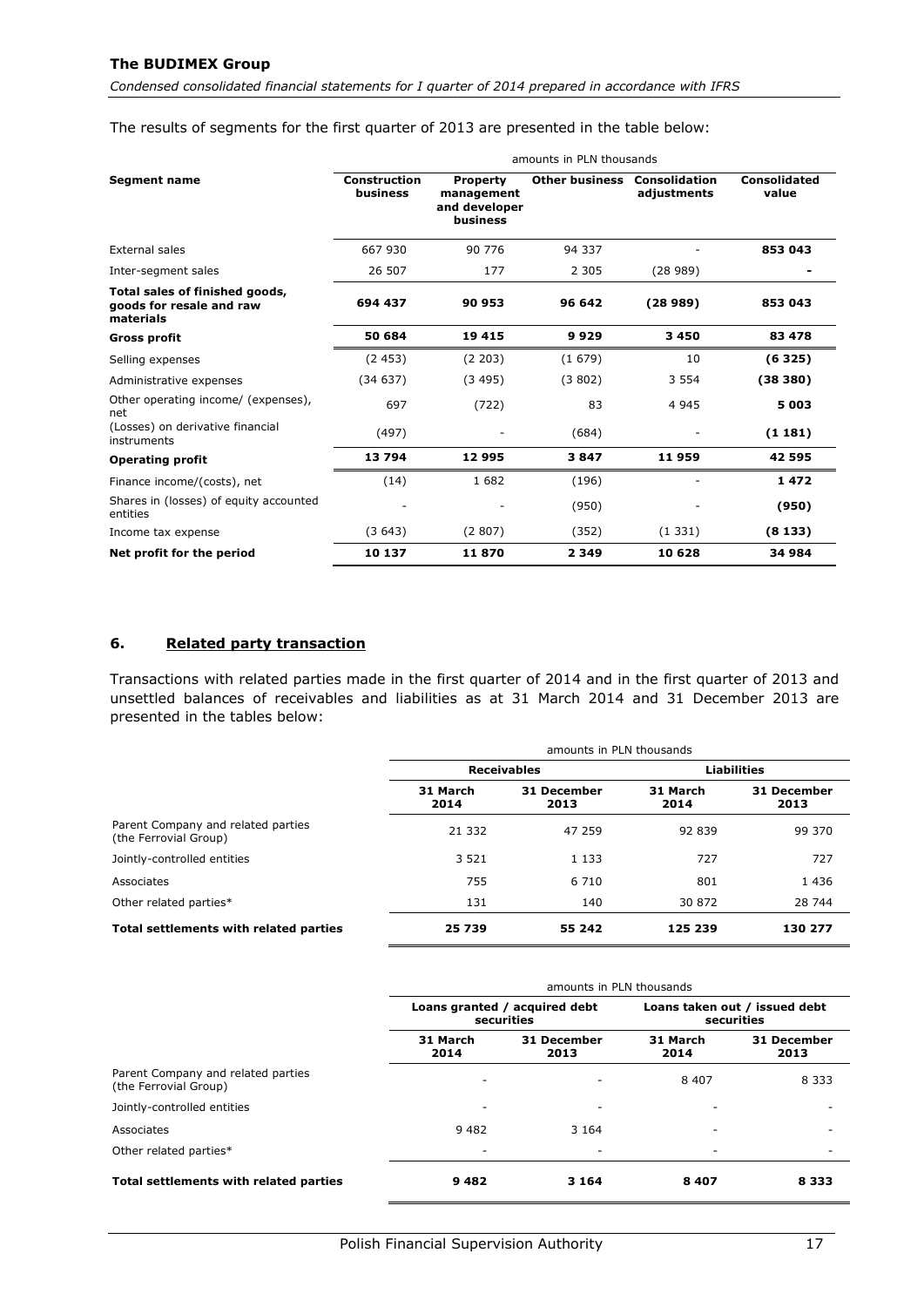*Condensed consolidated financial statements for I quarter of 2014 prepared in accordance with IFRS*

|                                                             | amounts in PLN thousands             |         |                                            |          |  |
|-------------------------------------------------------------|--------------------------------------|---------|--------------------------------------------|----------|--|
|                                                             | Sales of finished goods and services |         | Purchase of finished goods and<br>services |          |  |
|                                                             | 3-month period ended<br>31 March     |         | 3-month period ended<br>31 March           |          |  |
|                                                             | 2014                                 | 2013    | 2014                                       | 2013     |  |
| Parent Company and related parties<br>(the Ferrovial Group) | 658                                  | 1 3 4 2 | (8287)                                     | (8321)   |  |
| Jointly-controlled entities                                 | 417                                  | 99      |                                            | (1342)   |  |
| Associates                                                  | 143                                  | 19      | (1105)                                     | (1655)   |  |
| Other related parties*                                      | 63                                   | 470     | (11064)                                    | (7575)   |  |
| Total settlements with related parties                      | 1 2 8 1                              | 1930    | (20 456)                                   | (18 893) |  |

|                                                             | amounts in PLN thousands         |      |                                  |      |  |
|-------------------------------------------------------------|----------------------------------|------|----------------------------------|------|--|
|                                                             | <b>Financial income</b>          |      | <b>Financial costs</b>           |      |  |
|                                                             | 3-month period ended<br>31 March |      | 3-month period ended<br>31 March |      |  |
|                                                             | 2014                             | 2013 | 2014                             | 2013 |  |
| Parent Company and related parties<br>(the Ferrovial Group) | ۰                                | ٠    | (111)                            | (29) |  |
| Jointly-controlled entities                                 | -                                | -    | ۰                                |      |  |
| Associates                                                  | 114                              | ٠    | ۰                                |      |  |
| Other related parties*                                      |                                  | ٠    |                                  |      |  |
| Total settlements with related parties                      | 114                              |      | (111)                            | (29) |  |

\*) Other related parties represent controlled or jointly controlled entities or entities, on which the key management person of the Parent Company or of the subsidiary of the Budimex Group or his close relative exercises significant influence, or has significant number of votes at the shareholders' meeting of this company.

Inter-Group transactions are made on an arm's length basis.

# <span id="page-18-0"></span>**7. Factors which will affect results achieved by the Group in a period covering at least the next quarter**

The main factors that may affect the financial situation of the Group at least in the next quarter include:

- instability on the financial markets,
- limited bank financing resulting from aversion to the sector,
- deterioration in subcontractors financial standing which may compromise the quality and timeliness of works performed,
- fluctuations of exchange rates, which have the impact on the sales revenue, operating costs and result of the valuation and realization of derivative financial instrument contracts,
- price level of material and construction services affecting the amount of direct costs of realized contracts,
- intensification of actions aimed at recovery of overdue debts, which were provided for and strengthening the operational and financial control in respect of contracts realized,
- results of the pending legal proceedings, described in more detail in note [12](#page-21-3) to these consolidated financial statements,
- level of competition in public tenders.

As at 31 March 2014 the backlog was PLN 4 542 211 thousand. The value of contracts signed between January and March 2014 was PLN 809 833 thousand. The number of pre-sold apartments in the period from January - March 2014 (without booking) is 275 units.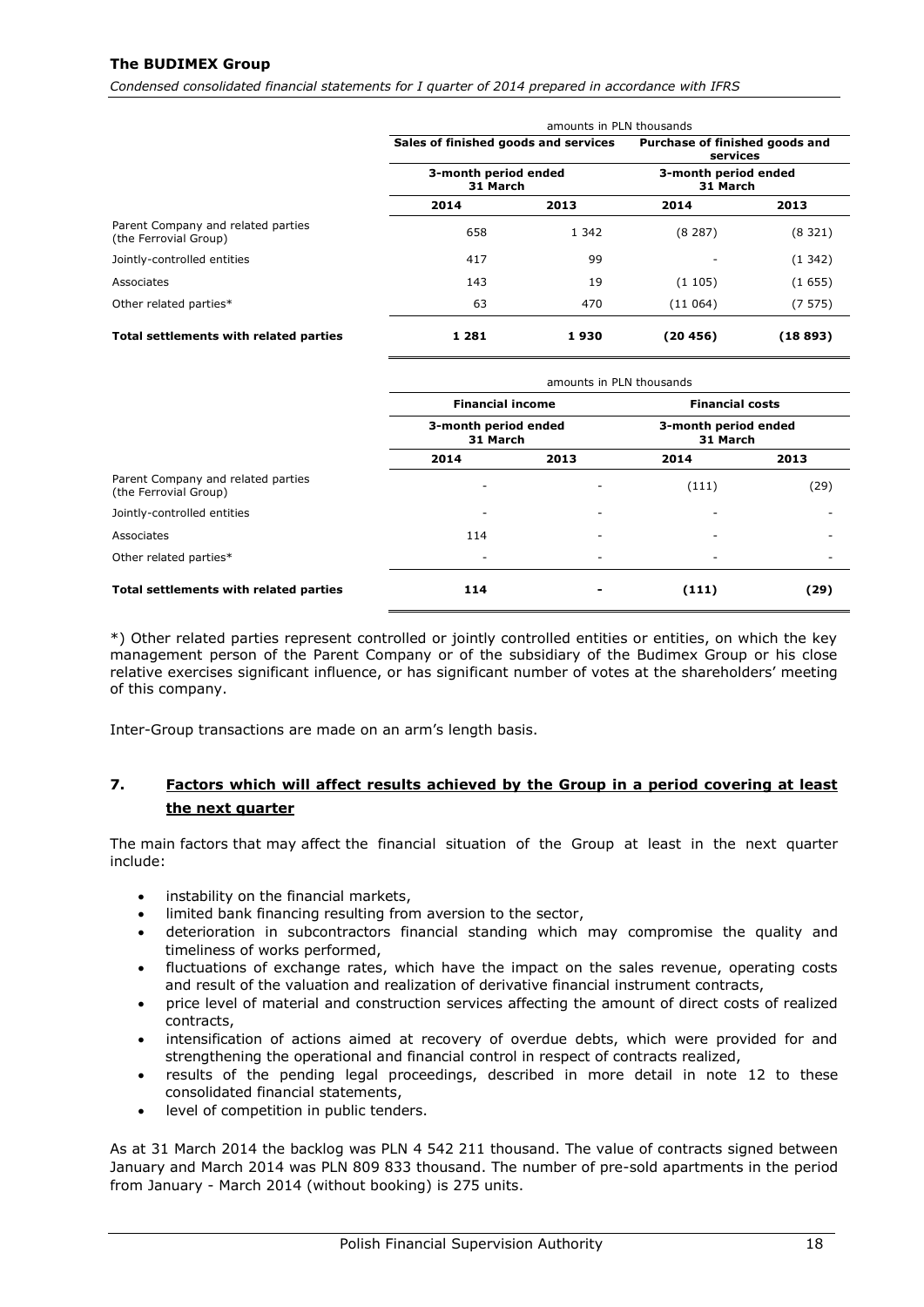# <span id="page-19-0"></span>**8. The main events in the first quarter of 2014 and significant events after 31 March 2014**

In the first quarter of 2014 the Budimex Group companies were notified about the selection of their offer or entered into the following contracts, whose value exceeds 10% of the equity of Budimex SA:

| Date       | <b>Customer</b>                                                                 | <b>Contract</b>                                | <b>Description</b>                                                                                                                                                                                                                                                                                                                                                               |
|------------|---------------------------------------------------------------------------------|------------------------------------------------|----------------------------------------------------------------------------------------------------------------------------------------------------------------------------------------------------------------------------------------------------------------------------------------------------------------------------------------------------------------------------------|
|            |                                                                                 | value in<br><b>PLN</b>                         |                                                                                                                                                                                                                                                                                                                                                                                  |
|            |                                                                                 | thousand                                       |                                                                                                                                                                                                                                                                                                                                                                                  |
| 7.01.2014  | General Directorate for<br>National Roads and<br>Motorways, Branch in<br>Poznań | 198 799                                        | Construction of the S5 expressway, Poznań<br>section (A2, Głuchowo junction), Wrocław (A-8,<br>Widawa junction), Kaczkowo - Korzeńsko section<br>(Bojanów and Rawicz ring road) - completion of<br>works". The contract was signed on 21 Febrauary<br>2014.                                                                                                                      |
| 13.01.2014 | Gmina Olsztyn                                                                   | 72 228<br>$(61 127)*$                          | Design and build a tram depot at ul. Kołobrzeska<br>40 in Olsztyn. The construction works will be<br>carried out by the consortium composed of<br>Budimex SA (leader, 84.63%) and KZN Rail<br>Sp. z o.o. (partner, 15.37%). The contract was<br>signed on 7 February 2014.                                                                                                       |
| 21.01.2014 | Marszałek Województwa<br>Lubelskiego                                            | 89 723                                         | Construction of Lublin Conference Centre and the<br>Construction of the Marshall's Office Building in<br>Lublin with the required technical infrastructure.<br>The contract was signed on 12 March 2014.                                                                                                                                                                         |
| 22.01.2014 | Voivodeship Roads Board<br>in Lublin                                            | 44 114                                         | Development of voivodeship road no. 747: Iłża-<br>Konopnica for the section between Konopnica and<br>Kamień.                                                                                                                                                                                                                                                                     |
| 6.02.2014  | Town Infrastructure<br>Managing Authority in<br>Słupsk                          | 88 944                                         | Construction works as part of the Project: New<br>Route for National Road no. 21 in Słupsk. The<br>contract was signed on 25 April 2014.                                                                                                                                                                                                                                         |
| 26.02.2014 | General Directorate for<br>National Roads and<br>Motorways, Branch in<br>Łódź   | 49 660                                         | Work completion for the A1 motorway in the<br>section from the Kujawsko-Pomorskie/Łódzkie<br>voivodeship border to Stryków junction - Task 2<br>from km 230+817 to km 295+850. Section 2<br>from Sójki junction to Piątek junction (incl.<br>junction) from km 245+800 to km 273+400,<br>section 1 from km 245+800 to km 261+000. The<br>contract was signed on 22 April 2014.   |
| 3.03.2014  | Port Lotniczy Szczecin<br>Goleniów Sp. z o.o. in<br>Goleniów                    | 87 696                                         | Expansion and modernisation of the airfield and<br>airport<br>infrastructure<br>at<br>Szczecin-Goleniów<br>Airport.                                                                                                                                                                                                                                                              |
| 6.03.2014  | Bouygues Immobilier<br>Polska Sp. z o.o.                                        | Contract 1:<br>33 700<br>Contract 2:<br>21 780 | Two contracts for the construction of the ARTE<br>residential<br>complex,<br>stage<br>NOVA<br>$B1 + B3$<br>("Contract 1") and stage B2 ("Contract 2"), at<br>ul. Jana Kazimierza in Warsaw. These were not<br>the only contracts entered into with the same<br>party in the last 12 months. On 6 December 2013<br>the Company concluded a contract worth PLN<br>19 600 thousand. |
| 18.03.2014 | PGE Górnictwo i<br>Energetyka<br>Konwencjonalna SA                              | 3 250 000<br>$(725075)*$                       | Construction of a new power unit at Turów power<br>plant. The construction works will be carried out<br>by the consortium of Hitachi Power Europe GmbH<br>and MHPS Europe GmbH (leader, 55.38%),<br>Budimex SA (partner, 22.31%) as well as<br>Tecnicas Reunidas SA (partner, 22.31%).                                                                                           |

#### *Significant contracts:*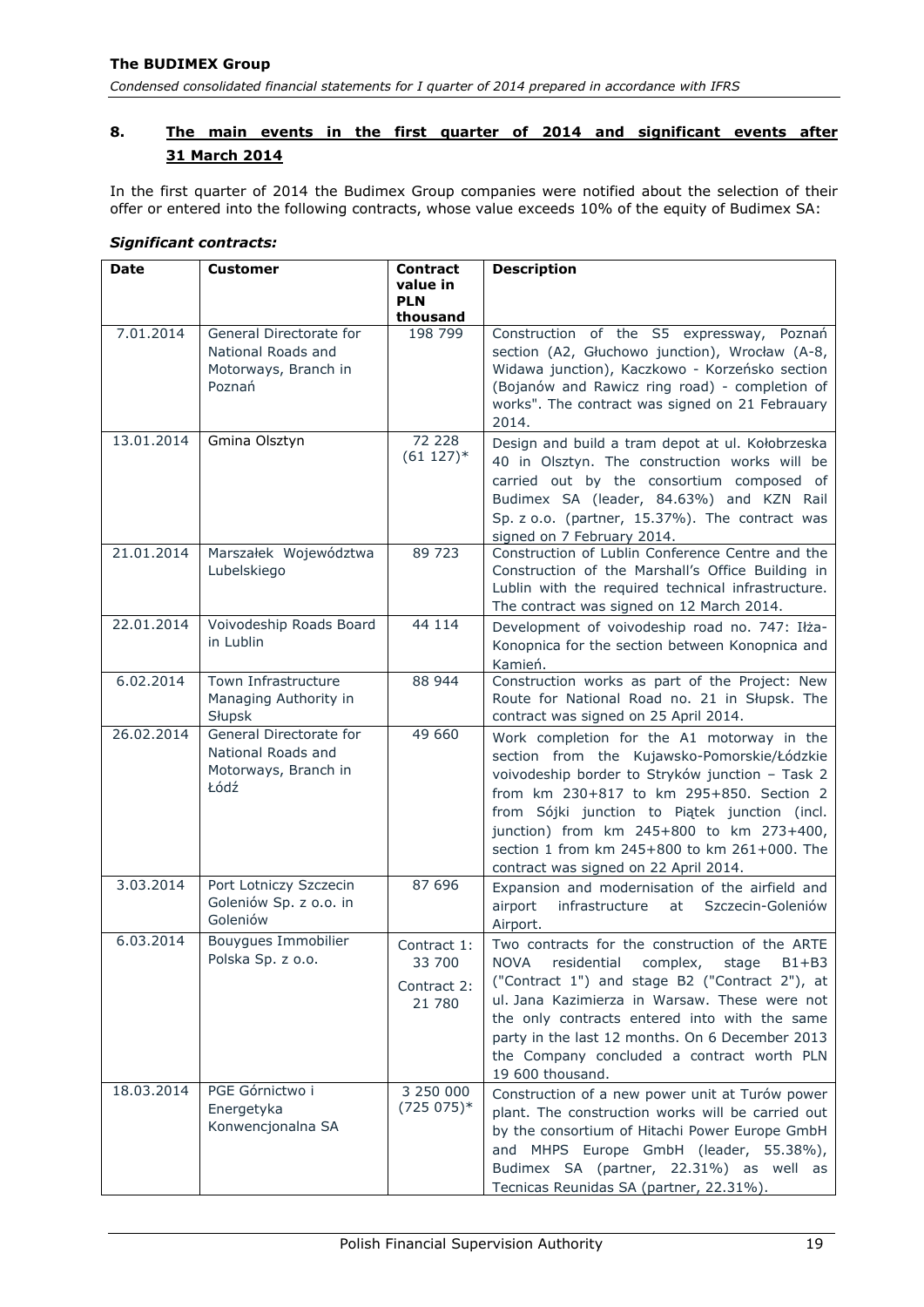*Condensed consolidated financial statements for I quarter of 2014 prepared in accordance with IFRS*

| <b>Date</b> | <b>Customer</b>                | <b>Contract</b><br>value in<br><b>PLN</b><br>thousand | <b>Description</b>                                                                                                                                                                                                                                                                                                                                                                                                                                   |
|-------------|--------------------------------|-------------------------------------------------------|------------------------------------------------------------------------------------------------------------------------------------------------------------------------------------------------------------------------------------------------------------------------------------------------------------------------------------------------------------------------------------------------------------------------------------------------------|
| 25.03.2014  | Polskie Koleje Państwowe<br>SA | 133 993<br>$(120741)^*$                               | Execution of construction and installation works<br>to perform the investment project $-$ Construction<br>of an integrated transport centre in Bydgoszcz -<br>Stage 1 Bydgoszcz Główna Railway Centre. The<br>construction works will be carried out by the<br>consortium of Budimex SA (consortium leader,<br>90.11%) and Przedsiębiorstwo Wielobranżowe<br>LECH Sp. z o.o. with its registered office in<br>Bydgoszcz (consortium partner, 9.89%). |
| 18.04.2014  | Jeronimo Martins Polska<br>SΑ  | 58 231                                                | Construction and finishing works in "Distribution"<br>centre JMP SA".                                                                                                                                                                                                                                                                                                                                                                                |

\*share of the Budimex Group

# *Bank and guarantee agreements:*

| <b>Date</b> | <b>Business partner</b>                          | <b>Contract</b><br>value in | <b>Description</b>                                                                                                                                                                                                                                                                                                                                             |
|-------------|--------------------------------------------------|-----------------------------|----------------------------------------------------------------------------------------------------------------------------------------------------------------------------------------------------------------------------------------------------------------------------------------------------------------------------------------------------------------|
|             |                                                  | <b>PLN</b><br>thousand      |                                                                                                                                                                                                                                                                                                                                                                |
| 24.01.2014  | Towarzystwo<br>Ubezpieczeń Euler<br>Hermes SA    | 50000                       | Annex to the Contract Guarantee Agreement<br>within the renewable limit of 28 August 2008<br>Pursuant to the annex, the deadline within which<br>Budimex SA may order the Insurance Company to<br>issue<br>contract<br>insurance<br>quarantees<br>was<br>prolonged until<br>22 December 2014.<br><b>Other</b><br>provisions of the agreement remain unchanged. |
| 5.02.2014   | Bank Handlowy w<br>Warszawie SA                  | 50 000                      | Promised standby overdraft of up to PLN 50 000<br>thousand until 4 February 2015. Interest will<br>amount to WIBOR 1M plus margin.                                                                                                                                                                                                                             |
| 10.02.2014  | <b>Bank Societe Generale</b><br>SA Polish branch | 165 000                     | Annex to the bank guarantee agreement.<br>Pursuant to the annex, the limit up to which<br>Budimex may order the Bank to issue guarantees<br>was increased to PLN 165 000 thousand and the<br>agreement was extended until 28 November<br>2014. Other provisions of the<br>agreement<br>remained unchanged.                                                     |
| 19.02.2014  | ING Bank Śląski SA                               | n/a                         | confirmed<br>Annex<br>the<br>short-term<br>to<br>loan<br>agreement, in which the bank has extended the<br>until 18 February 2015. Other<br>agreement<br>provisions<br>of<br>the<br>agreement<br>remained<br>unchanged.                                                                                                                                         |
| 27.02.2014  | Credit Agricole Bank<br>Polska SA                | 152 000                     | Annex to the bank guarantee agreement which<br>specifies the new expiry date for the agreement<br>as 29 August 2014 and increases the amount of<br>the available guarantee limit to PLN 152 000<br>thousand. Other provisions of the agreement<br>remained unchanged.                                                                                          |
| 12.03.2014  | Bank Zachodni WBK SA                             | n/a                         | Annex to the standby overdraft agreement, which<br>extended the agreement until 3 March 2015.<br>Other provisions of the agreement remained<br>unchanged.                                                                                                                                                                                                      |
| 13.03.2014  | Bank Zachodni WBK SA                             | 316 000                     | Annex to the bank guarantee limit agreement,<br>according to which the bank increased the bank<br>guarantee limit by PLN 100 000 thousand i.e. up<br>to PLN 316 000 thousand. Other provisions of the<br>agreement remained unchanged.                                                                                                                         |

Polish Financial Supervision Authority 20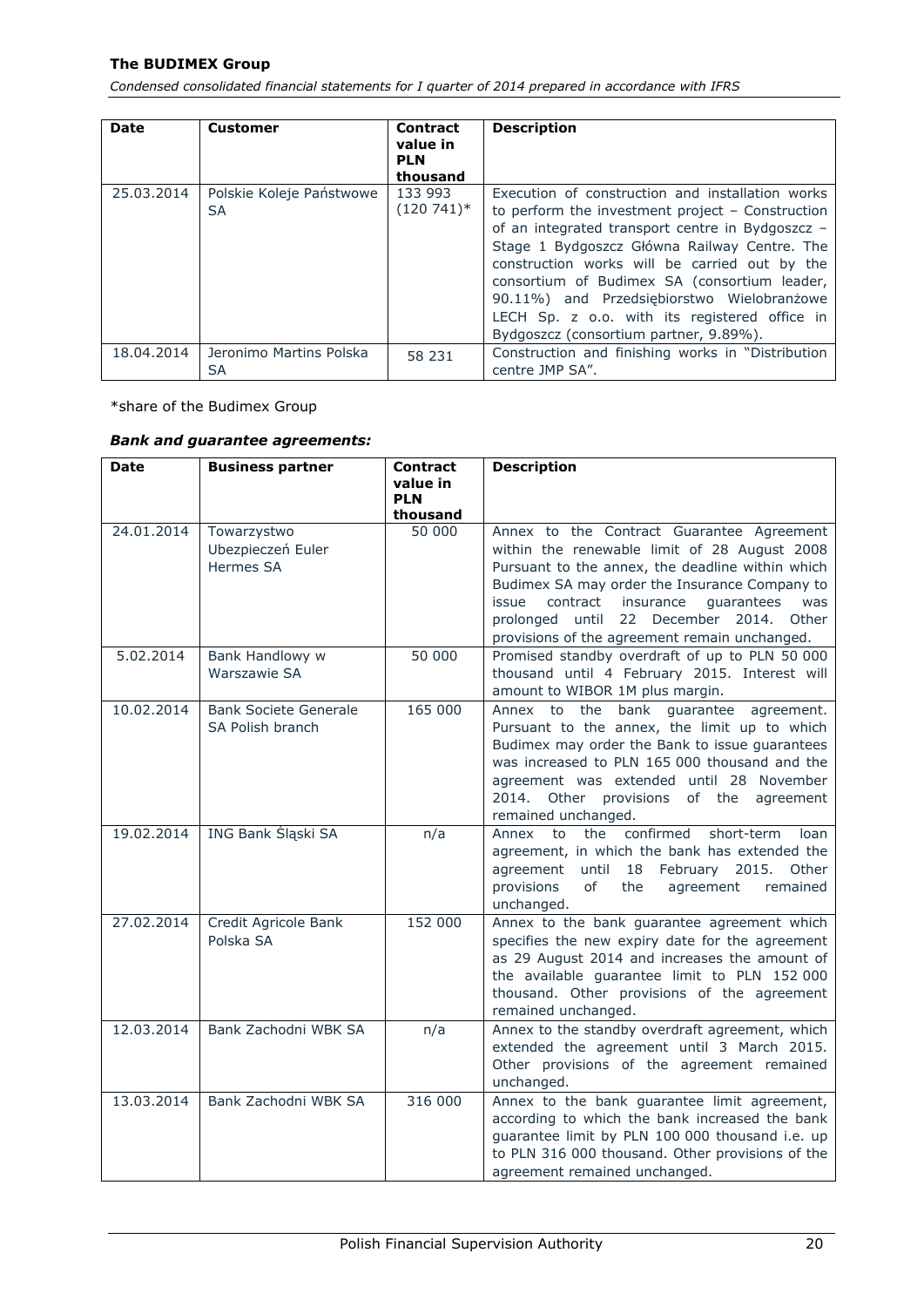### *Other events:*

**On 21 February 2014** the final selling price of the shares in Danwood Sp. z o.o. with its registered office in Bielsk Podlaski was fixed at PLN 240 628 thousand. Thus, the adjustment of the selling price of Danwood shares calculated by the buyer Barwick Investments Sp. z o.o. amounted to PLN 2 028 thousand in favour of the seller, i.e. Budimex B Sp. z o.o.

**On 24 April 2014** the Ordinary General Meeting of Budimex SA adopted resolution on dividend payout. Pursuant to the resolution, net profit for the period from 1 January 2013 to 31 December 2013 in the amount of PLN 302 532 thousand has been allocated to the dividend payout in the amount of PLN 11.85 gross per share. The dividend payout will cover all Budimex SA shares, i.e. 25 530 098 shares. The dividend day is on 6 May 2014. The dividend will be paid on 21 May 2014.

### <span id="page-21-0"></span>**9. Issue, redemption and repayment of debt and equity securities**

In the first quarter of 2014 Budimex SA and Group companies did not issue, redeem or repay debt or equity securities.

# <span id="page-21-1"></span>**10. The Management Board's position on the feasibility of results stated in the financial forecasts published earlier for the year in view of the financial results presented in the quarterly report in relation to the projected results**

Budimex SA did not publish any forecasts.

<span id="page-21-2"></span>**11. Statement of ownership of shares of Budimex SA or rights to such shares (options) held by the managing or supervisory persons of Budimex SA as at the date of publication of this report together with indication of changes in the ownership in the I quarter of 2014**

As at the date of publication of the report members of the Management Board and Supervisory Board of Budimex SA held the following number of shares:

| Marcin Wegłowski  | (Management Board member)           | 2830 shares  |
|-------------------|-------------------------------------|--------------|
| Marek Michałowski | (chairman of the Supervisory Board) | 3 900 shares |

Above mentioned members of the Management Board and Supervisory Board do not own share options of the company. As at the date of publication of this report other managing and supervisory persons of Budimex SA do not hold its shares or share options. There was no change in the status of ownership from the date of publication of the annual report for the year 2013, i.e. 12 March 2014.

### <span id="page-21-3"></span>**12. Proceedings pending as at 31 March 2014 before court, competent arbitration body or any public administration authority**

The total value of legal proceedings in progress in respect of liabilities and receivables as at 31 March 2014 was PLN 518 395 thousand and exceeded 10% of the equity of Budimex SA, which amounts to PLN 604 354 thousand. Excess of the value of proceedings against Group companies over proceedings relating to claims of Group companies amounted to PLN 84 189 thousand.

In accordance with information in the possession of Budimex SA, the total value of legal proceedings in progress in respect of liabilities of Budimex SA and its subsidiaries as at 31 March 2014 was PLN 301 292 thousand. These proceedings involve the Group companies' operating activity.

The proceedings in the highest value case are pending before the Court of Arbitration at the Polish Chamber of Commerce in Warsaw, which involve the Ferrovial Agroman SA consortium members: Budimex SA and Estudio Lamela S.L. (FBL Consortium) and Przedsiębiorstwo Państwowe "Porty Lotnicze" (PPL). The litigation is the result of PPL serving a notice rescinding the contract for the development and modernization of Terminal 2 of the Warsaw Frederic Chopin International Airport.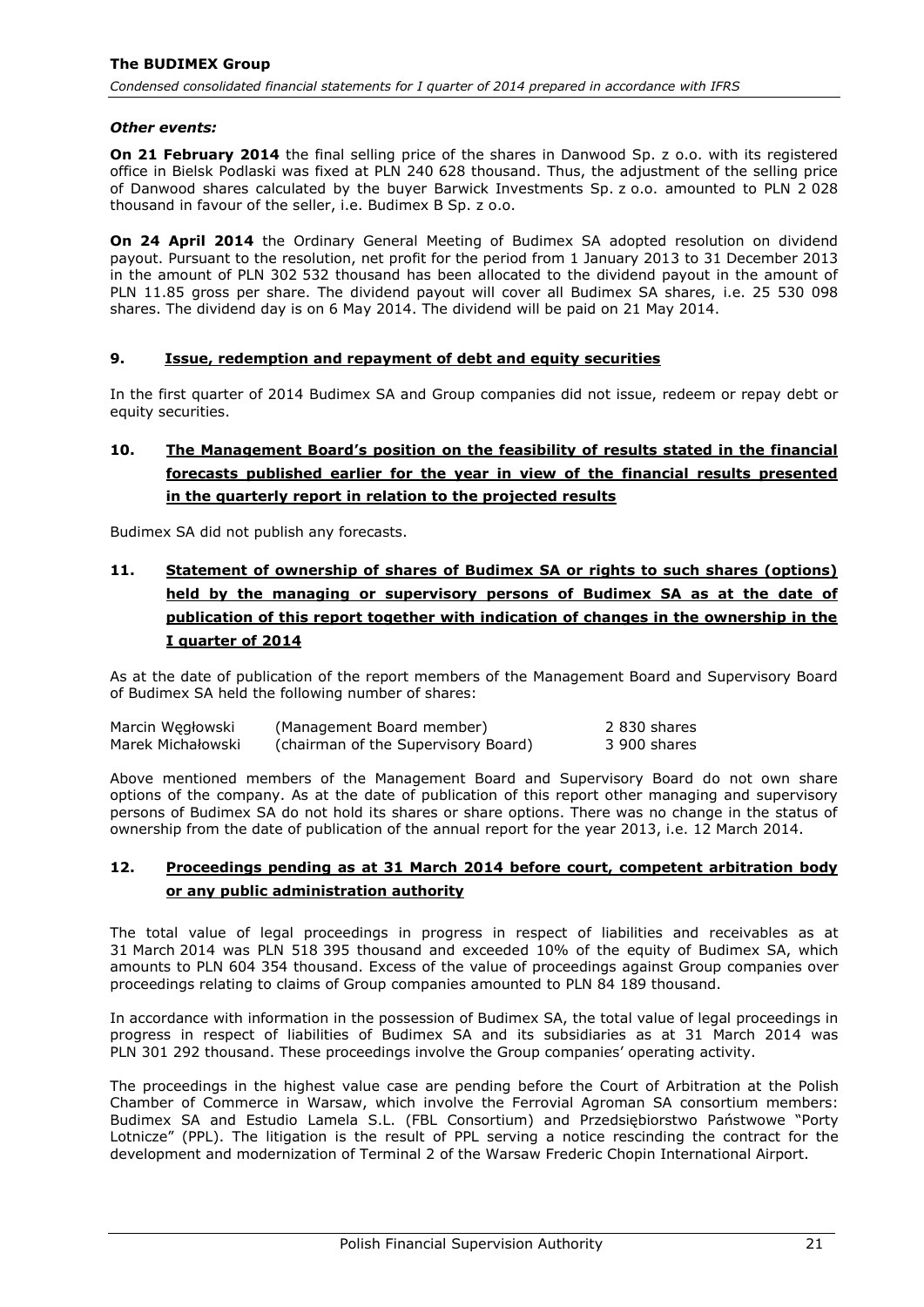Initially, the proceedings related solely to the claim filed on 24 January 2008 by the FBL Consortium, in relation to bank guarantees realised by PPL groundlessly, which were given as a performance warranty for a total amount of PLN 54 382 thousand. The claim was finally settled in the verdict of the Arbitration Court in Warsaw of 23 August 2012. The total value of the claim awarded under the verdict and the amount of statutory interest for late payment was PLN 87 920 thousand (the amount attributable to Budimex SA was PLN 35 168 thousand, of which PLN 21 612 thousand as reimbursement of the performance bond). The court enforcement officer transferred that amount to the Budimex SA's bank account indicated on 28 September 2012. After the Supreme Court dismissed the appeal filed by PPL, the execution carried out became final and PPL can no longer require from the FBL Consortium the repayment of the amounts awarded in a partial verdict.

In the course of the case at the Arbitration Court PPL filed a counter-claim of a total amount of PLN 135 719 thousand, covering claims for the redress of damage, including lost benefits, return of unjust enrichment and liquidated damages. On 31 July and 26 October 2009, PPL filed to the Court of Arbitration subsequent statements of claim including extension of the counter-claim, amending the original amount of the counter-claim from PLN 135 719 thousand to PLN 280 894 thousand. As a result of subsequent procedural steps, in August 2012, PPL's claim was raised to PLN 298 892 thousand. According to the value of the shares set forth in the consortium agreement, the risk allocated to Budimex SA does not exceed the total of PLN 119 556 thousand.

In the opinion of Budimex SA, all the claims under the counter-suit are groundless. Consequently, on 21 October 2008, the FBL Consortium filed a response to the counterclaim, which contained a motion to dismiss the action in its entirety, together with the statement on the groundlessness of PPL's claims. To date, there have been a dozen or so trials during which witnesses for the claimant and the counterclaimant have been examined with respect to the circumstances included in PPL's counter-claim.

Regardless of PPL's counter-claim and in accordance with former announcements, on 27 February 2009 the Consortium FBL submitted a statement of claim including an extension of the main claim by the amount of PLN 216 458 thousand, covering: remuneration for the works performed, but not paid by Investor, remuneration for additional works, and reimbursement for the retained amounts and interest on late payments. Under the consortium contract, the share of Budimex SA in the claim amounts to PLN 86 583 thousand.

On 27 May 2010, the Court of Arbitration issued a decision under which the evidence from the expert's opinion regarding the evaluation of reasonableness of the PPL claims was accepted (except for any amounts sought at that stage). The expert appointed by the Court of Arbitration, Grupa BS Consulting, started to work at the end of 2010. There were several meetings with proxies of parties and the expert and there was an inspection of the airport objects with the participation of the aforementioned expert in March 2011. Technical opinion prepared by the expert, that was delivered to proxies of both parties on 29 July 2011, represented the result of his work. The parties made comments, remarks and detailed questions to the opinion prepared by the expert. Upon taking these into consideration, the expert prepared his final supplementary opinion at the end of March 2012. The assessment indicated in the opinion was favourable for the FBL Consortium as it, among other things, confirmed that the FBL Consortium was entitled to postpone the work completion deadline.

Due to completion by the expert of work on the assessment of the validity of PPL's claims, the court ordered both parties to present final calculations of their claims, taking into account the expert's views expressed in the opinion. As a result, PPL extended the claim as stated above to PLN 298 892 thousand, and the value of the FBL Consortium's claim remained unchanged.

Pursuant to a decision of the Arbitration Court dated 28 January 2013 and based on a site inspection performed in July 2013, the expert, i.e. Grupa BS Consulting was to draft an opinion on assessment on value of claims submitted by the FBL Consortium in the extended claim by the end of October 2013. Since the expert did not draft the opinion on time, at the hearing held on 20 December 2013 the Arbitration Court made a decision on appointment of a new expert. At present, the parties are awaiting the Court's decision regarding the appointment of a new expert selected among proposals submitted.

The Management Board is of the opinion that the final verdict of the Court of Arbitration will be favourable to the FBL Consortium.

On 16 December 2010, Tomasz Ryskalok and Rafał Ryskalok, conducting business activity as a civil law partnership under the name Cerrys s.c., with its registered office in Wykroty, filed a lawsuit against Budimex SA for payment of a contractual penalty for delay in the removal of defects identified during the warranty period. The lawsuit concerns the construction of a concrete plant in line with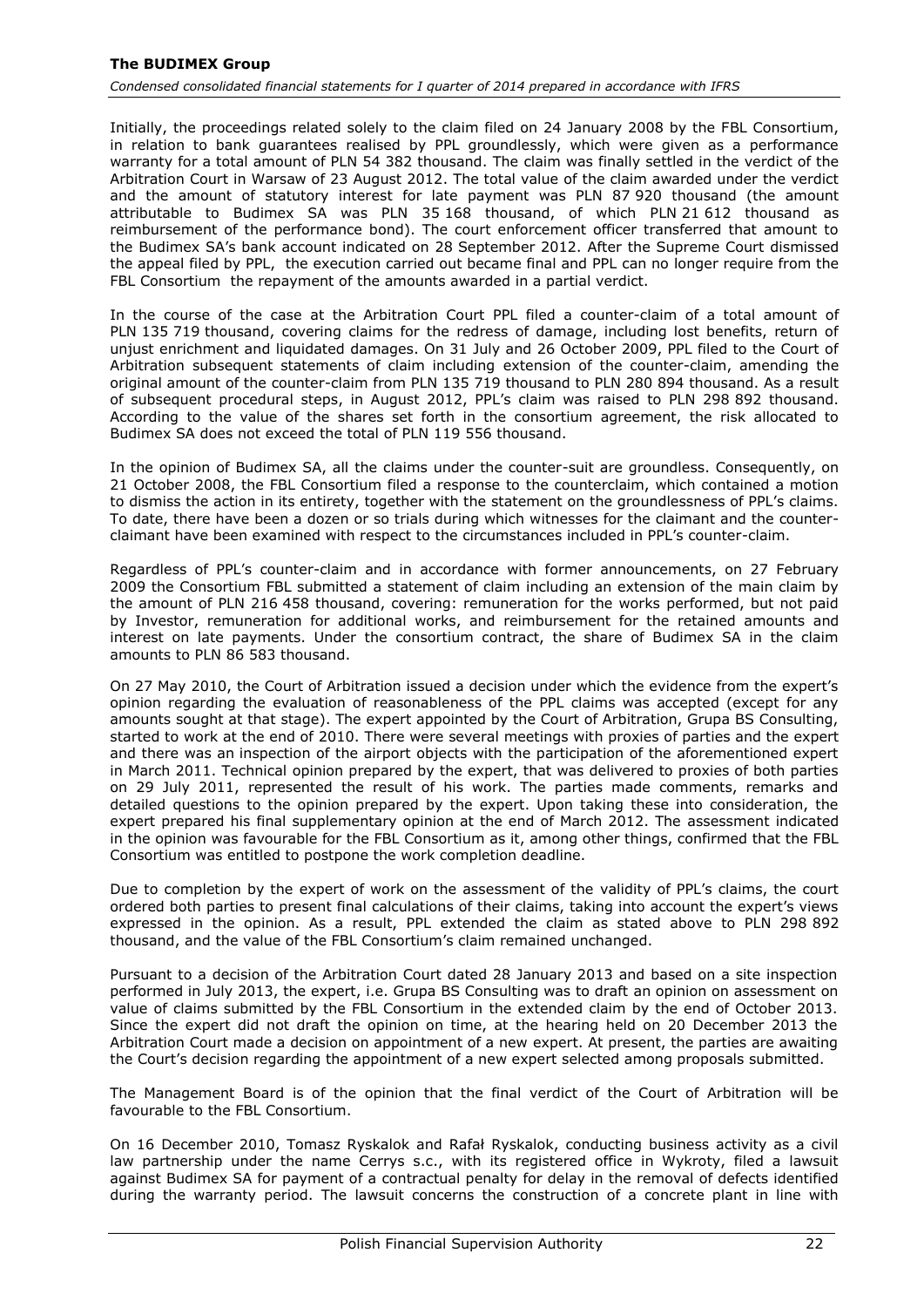agreement concluded on 19 May 2003 with the value of the agreement amounting to PLN 4 189 thousand. The value of the subject matter of the lawsuit is PLN 90 000 thousand including contractual interest calculated from 19 October 2006 until the day of payment. In the opinion of Budimex SA, the claim constituting the subject matter of the argument is absolutely groundless and there is no basis, either formal or factual, for considering it (the deadline for submitting the claims in question expired, the limit concerning contractual penalties - i.e. up to 15 per cent of the value of the agreement - has not been taken into account, and the defect is not material). To date, there have been several hearings during which witnesses for the claimant and defendant were examined. Having heard the parties, on 19 December 2013, the Court issued a decision under which the evidence from the expert's opinion, who should evaluate the reasonableness of the claims. Until the date this report was drafted, the expert's opinion has not been drafted yet.

Another material in value legal proceedings relate to the claim filed on 5 March 2008 by Miejskie Wodociągi i Kanalizacja w Bydgoszczy Sp. z o.o. requesting that the amount of PLN 25 252 thousand be awarded jointly and severally against the consortium to which the Budimex SA and Budimex Dromex SA belonged. The claim relates to the replacement contractor costs incurred by the investor when the consortium rescinded the contract. The share of the companies in the consortium was 90 per cent, therefore the value of the claim for which the Company is presently liable is PLN 22 727 thousand. The court ended examination of witnesses of both parties, and then heard the parties. On 6 February 2014, the court accepted evidence from the construction expert opinion with regard, inter alia, to: assessment of quality and value of works completed by the defendant, the scope and completeness of works to be performed as well as value of corrections. Currently, the expert's opinion is being prepared and should be ready by the end of the second quarter of 2014.

As at the date of this report the final outcome of other proceedings is not known.

Total value of legal proceedings in respect of receivables due to Budimex SA and its subsidiaries as at 31 March 2014 amounted to PLN 217 103 thousand. The proceedings relate mainly to the recovery of overdue receivables from business partners and to additional claims in respect of construction work performed.

On 10 March 2009, the District Court in Cracow issued a verdict regarding the claim filed by Budimex Dromex SA against the Municipal Commune of Kraków, awarding the payment of PLN 20 708 thousand together with statutory interest calculated for the period from 5 November 2007 and reimbursement of court fees in the amount of PLN 143 thousand. The claim filed by Budimex Dromex related to the refund of the amount drawn by the Municipal Commune of Kraków on 5 November 2007 from the bank guarantee provided by Budimex Dromex SA as the performance bond for the contract for engineering, design and execution of a sports and show hall in Kraków – Czyżyny concluded on 20 December 2005 between the Consortium of Budimex Dromex SA, Ferrovial Agroman SA and Decathlon SA, and the Municipal Commune of Kraków. The commune drew this amount for the stipulated penalty provided by the contract after previous declaration of withdrawal from the contract and associated imposing of a stipulated penalty despite the fact that Budimex Dromex SA put the legitimacy of imposing of this penalty in question. On 15 July 2009, the Court of Appeals in Kraków, acting as the court of second instance in the proceedings described above, handed down a verdict amending the verdict of the Court of first instance, ordering payment by the Municipal Commune of Kraków to Budimex Dromex SA of the amount of PLN 6 903 thousand together with statutory interest calculated starting on 20 November 2007 until the date of payment and reimbursement of court fees in the amount of PLN 20 thousand. The Court of Appeals dismissed the remainder of the appeal of the Municipal Commune of Kraków and ordered the payment by Budimex Dromex SA to the Municipal Commune of the amount of PLN 70 thousand as the cost of the appellate proceedings. Budimex Dromex SA appealed to the Supreme Court for cassation of this verdict. On 20 October 2010, the Supreme Court granted the cassation and referred the matter for review by the Court of Appeals. In its verdict of 17 February 2011, the Court of Appeals in Kraków, having re-examined the appeal of the Urban Municipality of Kraków against the decision of the Regional Court in Kraków of 10 March 2008, reversed the decision of the Regional Court in Kraków of 10 March 2008 in the part regarding the claim for the amount exceeding PLN 6 903 thousand (i.e. the amount of PLN 13 805 thousand) and referred the case to the Regional Court in Kraków for re-examination and adjudication on legal costs. The case brought by Budimex SA (as a general successor of Budimex Dromex SA) against the Urban Municipality of Kraków for the payment of PLN 20 708 thousand has become final with regard to the amount of PLN 6 903 thousand plus statutory interest calculated from 20 November 2007, having been adjudicated to be paid by the Urban Municipality of Kraków to Budimex SA. The remaining elements of the claim currently are being re-examined by the Regional Court in Kraków. The court accepted as evidence the documents and expert's opinions submitted by Budimex SA. After the expert prepared its opinion, it was addressed by the parties in their pleadings. A supplementary expert's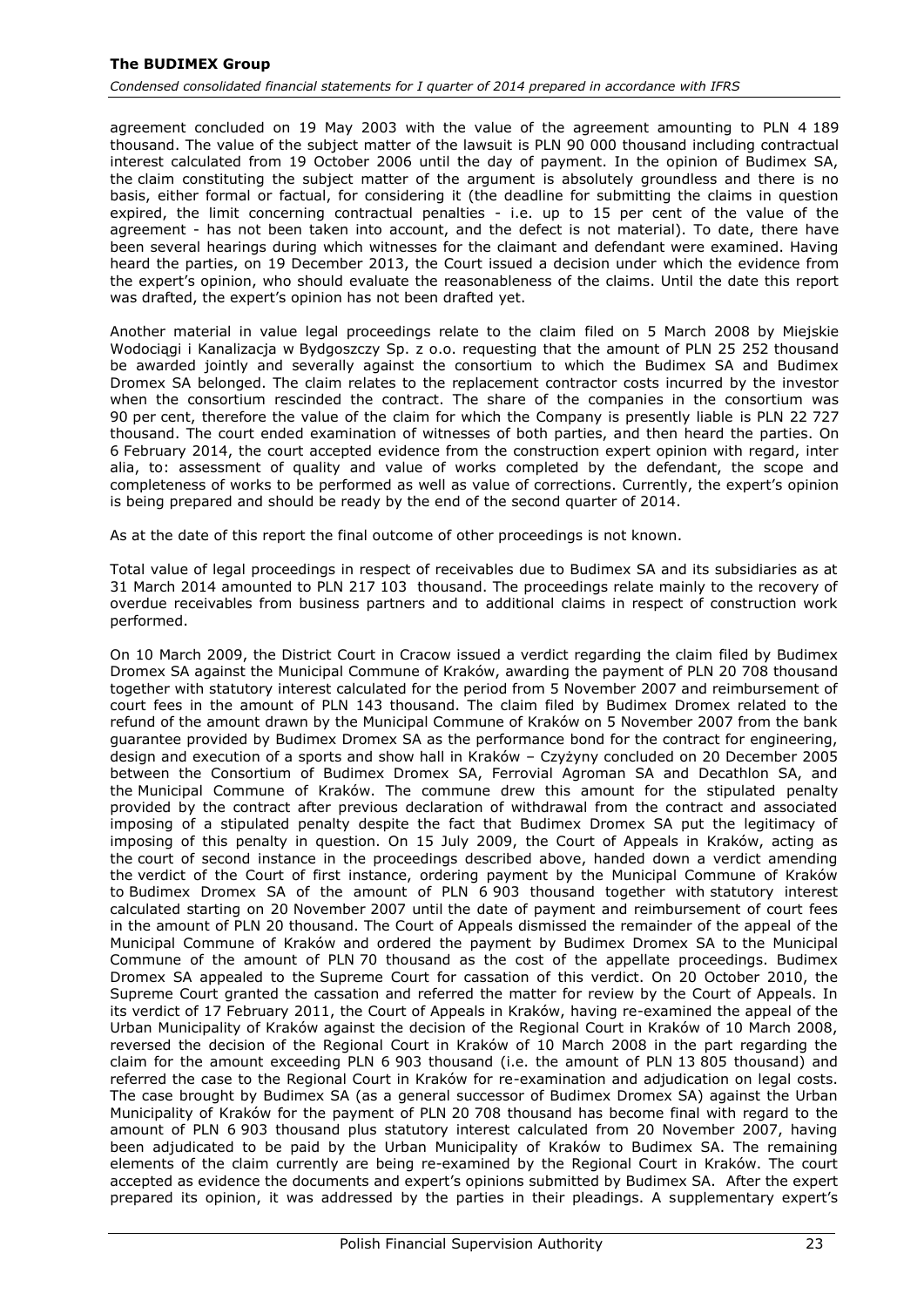*Condensed consolidated financial statements for I quarter of 2014 prepared in accordance with IFRS*

opinion was drafted, and later on an additional supplementary opinion. At the hearing held on 14 October 2013, the court asked for a yet another opinion to be drafted by a new expert.

As at the date of this report the final outcome of other proceedings is not known.

### <span id="page-24-0"></span>**13. Contingent liabilities and contingent receivables**

|                                                | 31 March<br>2014   | 31 December<br>2013 |
|------------------------------------------------|--------------------|---------------------|
|                                                | (in PLN thousands) | (in PLN thousands)  |
| <b>Contingent receivables</b>                  |                    |                     |
| From related parties, of which:                |                    |                     |
| - guarantees and suretyships received          |                    |                     |
| - bills of exchange received as security       |                    |                     |
| From related parties, total                    |                    |                     |
| <b>From other entities</b>                     |                    |                     |
| - guarantees and suretyships received          | 336 527            | 353 159             |
| - bills of exchange received as security       | 12728              | 13 074              |
| From other entities, total                     | 349 255            | 366 233             |
| Other contingent receivables                   |                    |                     |
| <b>Total contingent receivables</b>            | 349 255            | 366 233             |
| <b>Contingent liabilities</b>                  |                    |                     |
| To related parties, of which:                  |                    |                     |
| - guarantees and suretyships issued            | 4 8 4 3            | 3 5 6 6             |
| - bills of exchange issued as performance bond |                    |                     |
| To related parties, total                      | 4843               | 3566                |
| To other entities, of which:                   |                    |                     |
| - guarantees and suretyships issued            | 1 524 589          | 1 497 507           |
| - bills of exchange issued as performance bond | 7815               | 8 7 3 3             |
| To other entities, total                       | 1 532 404          | 1 506 240           |
| Other contingent liabilities                   | 135 480            | 143 180             |
| <b>Total contingent liabilities</b>            | 1672727            | 1652986             |
| <b>Total off-balance sheet items</b>           | (1323472)          | (1286753)           |

Contingent receivables represent guarantees issued by banks and other financial institutions to the companies of the Budimex Group as security for the potential claims the Group may file against its business partners in respect of the construction contracts in progress.

Contingent liabilities represent guarantees and suretyships issued by banks to business partners of the Group as security for the potential claims they may be filed against the Group in respect of the construction contracts in progress. Banks are entitled to recourse the underlying claims to Group companies. Guarantees issued to the Group's customers represent an alternative, to the retentions held, method of securing potential claims of customers.